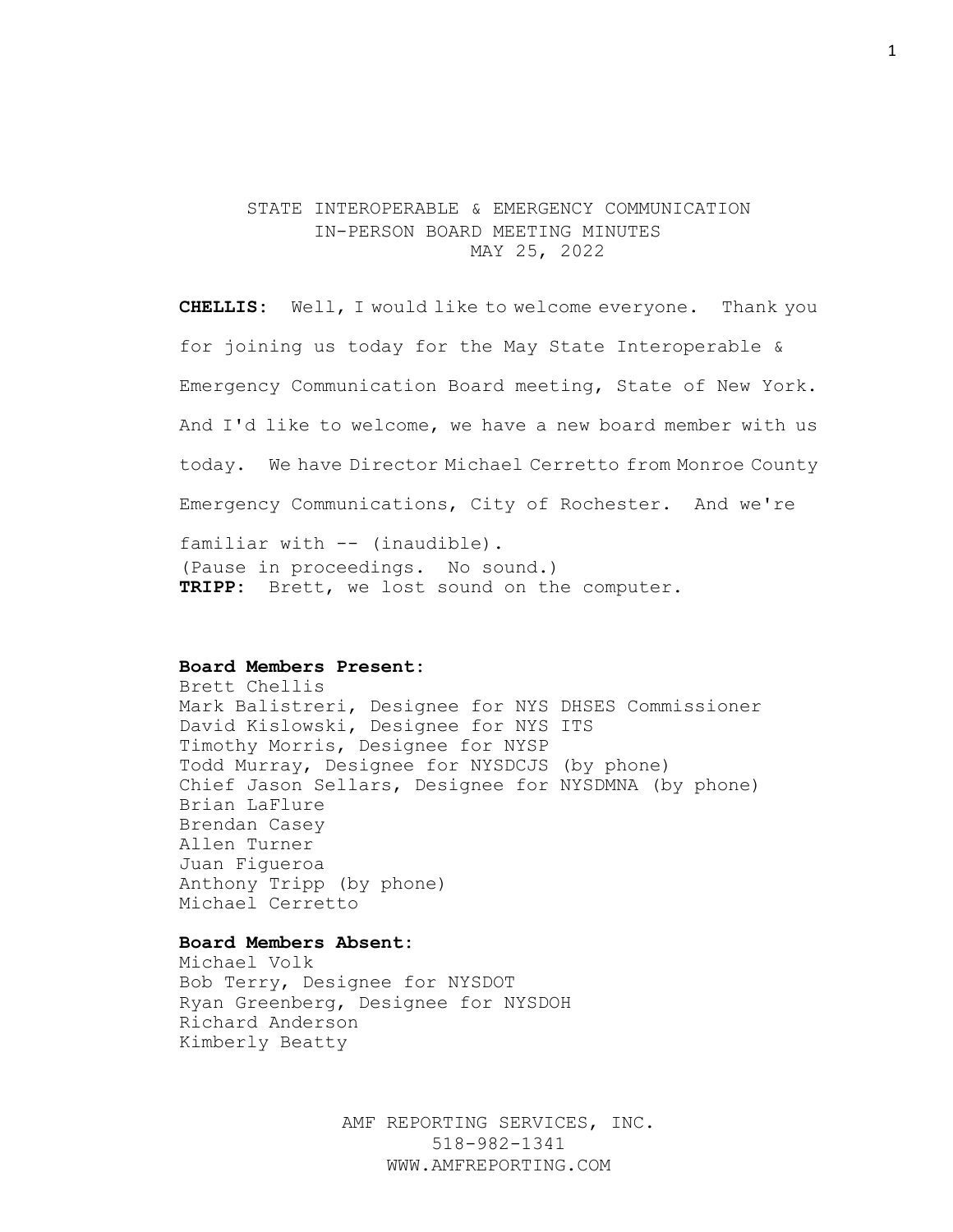**GUESTS:** Joann Waidelich Greg DeWolf Matthew Campbell James Callahan Ryan Lamothe Jay Kopstein Gerald Engstrom **CHELLIS:** Thank you, Joann. I'd like to entertain a motion for approval of the minutes as distributed from our last meeting. **LAFLURE:** So moved. **CHELLIS:** Moved by Brian LaFlure. Do we have a second? **FIGUEROA:** Second. **CHELLIS:** By the Sheriff. All those in favor. (Affirmative responses.) **CHELLIS:** Opposed? (No affirmative response.) **CHELLIS:** Carried. Minutes are approved. Now, we need to entertain a motion for adoption of today's agenda that's in front of you. **TURNER:** I'll move that, Brett. **CHELLIS:** Motion first from Mr. Turner. Do we have a second? **TRIPP:** I'll second that, Brett. Anthony Tripp. **CHELLIS:** Okay. Second by Anthony Tripp. All those in favor. (Affirmative responses.) **CHELLIS:** Opposed? (No affirmative response.) **CHELLIS:** Carried. Okay. The agenda and the minutes are approved. We'll move on to Standing Committee reports. We'll start out with board member, Allen Turner, who is the chair of the 911 Advisory Committee. **TURNER:** We presented the modified plan for the updated standards back in February. It's been turned over to Mr. Callahan and Brett. It basically is a work in progress right now. It has not been able to be approved yet, but it is in progress. **CHELLIS:** Anything else? Any questions for Mr. Turner? (No response.) **CHELLIS:** Okay. We'll move on to Next Generation 911 Working Group report from me. And with that, we had a -- go to the next slide, please. We have a presentation, Gerry Engstrom from GIS program office. I don't see Gerry here, so we'll move on through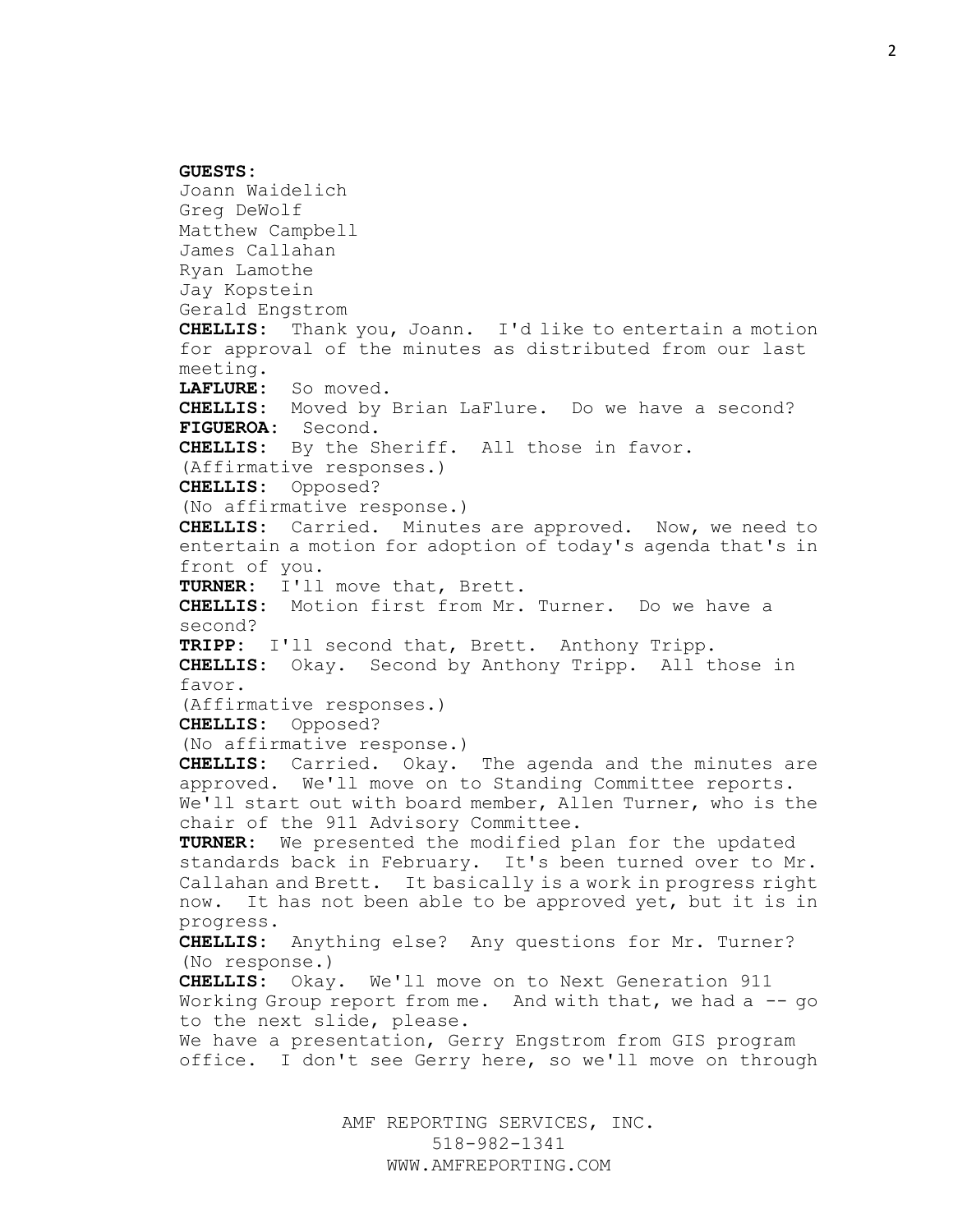the agenda. If he appears, fine. But I can tell you, just short and brief, the GIS Subcommittee of the Working Group has been working tirelessly and throughout the pandemic. They've still been meeting virtually for months. That group is probably 15 to 20 strong.

They've got a lot of GIS professionals from across the state representing a number of counties and the City of New York. The City of New York has an active Next Gen 911 implementation project in place, and they have contractors there, Geocom, some political investors, primary contractors. The Geocom is doing a lot of GIS work for New York City. There's a lot of good information and so on being brought into this group that's beneficial and will benefit the entire state program as we move forward with Next Gen and the state.

I'd like to give a lot of credit to the ITS GIS program, Gerry, Roger, and the rest of the team down there. They've done a heck of a job in organizing this and moving us forward so that we're prepared. I've seen Next Gen projects across the country.

A lot of the states, they get everything all implemented, ESInet and the services and they need to do legacy routing until they can get the GIS platform up and it's built for PSAP boundaries and all that that would make intelligent routing 911 calls.

We're going to be ahead of that curve and we're going to be prepared for that when the time comes. So big kudos to them, and I'll let the rest wait until they are here present to show. But Gerry -- just one last thing, Gerry from our ITS GIS program office and Chris Cody from New York City DOITT, now, I believe they have a new name, Office of Technology, and they co-chair this group and have done so since its inception here. Thank you to them as well for their leadership. So that's where we go with that.

Any questions? (No response.)

**CHELLIS:** Okay. Next group is the CIWG group. Jay Kopstein, you're up.

**KOPSTEIN:** Good morning. All right, we're going to do it short and sweet. SAFECOM published a document on the derecho out in the Midwest and what the vulnerabilities are. I think we ought to look at it.

The national paper should be out shortly. We were briefed on that last year. Third-party dependencies document is out. I think we ought to look at that because we are dependent upon third parties in our Internet connections and, in some case, their subcontractors. There's an obstruction document out. It's more applicable in rural areas or suburban areas, if you will, when construction is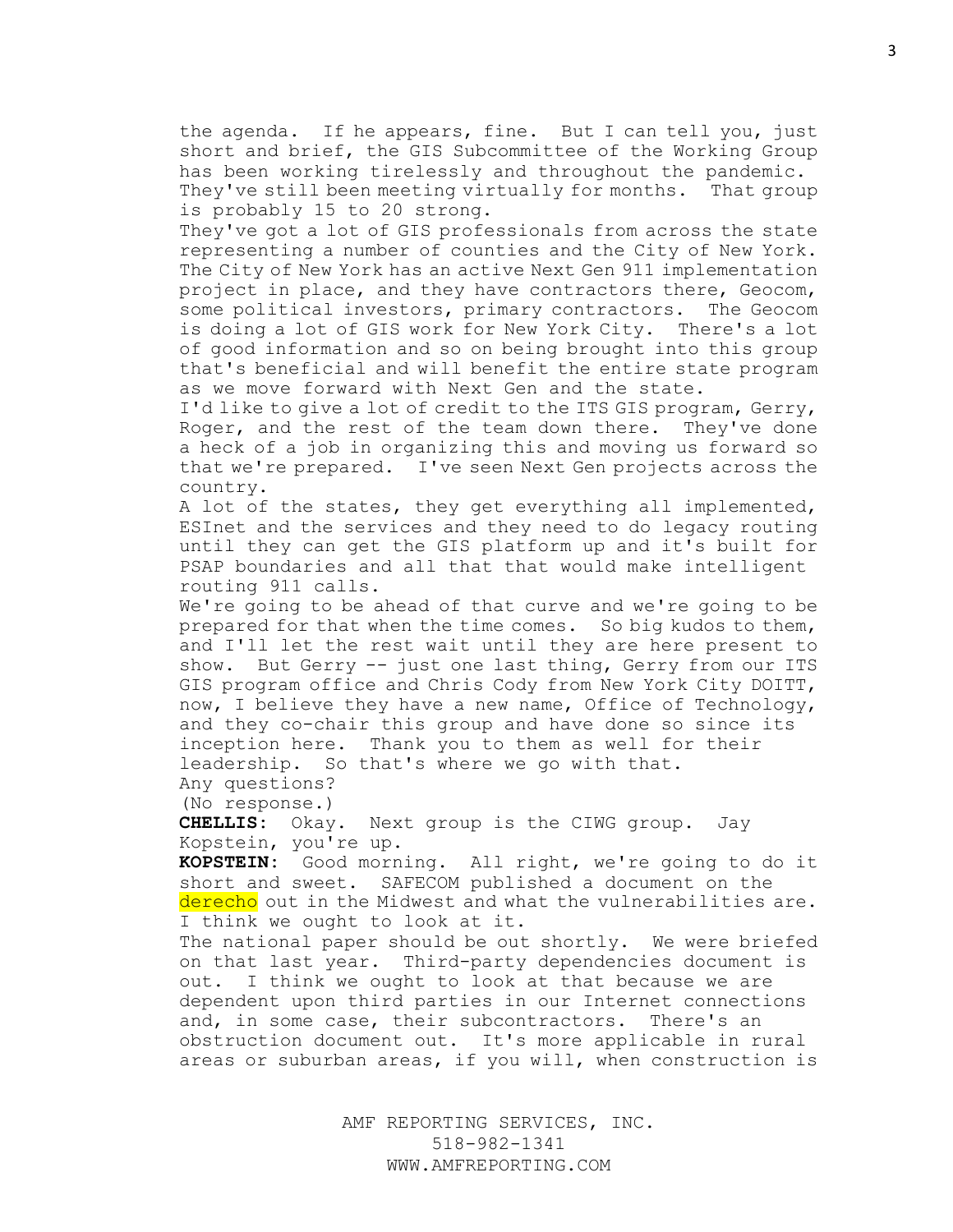going on and they put up a tower, like a wall tower, to aid in construction and that interferes with microwaves. ECD is working on an in-building communications project utilizing existing Wi-Fi that's in the buildings. Many states have requested that we, in addition to SOPs, use SOGs, which will now appear in SAFECOM documents. In some states, the procedure must be followed to the letter where a guideline gives you some flexibility and there's been litigation on it.

There's a document out on cyber incident response; rapid response to an incident involving cyber. We need to look at unmanned aerial systems again. They're becoming more and more in use and they're getting a little bit cluttering under some circumstances.

And last, but not least, the current administration in Washington is looking to use the Hatch Act locally. Here in New York State, we've been cited once but the warning is out there, and the penalties are significant. For example, if you're using federal money to hire support employees, the penalty for a Hatch Act violation is twice the annual amount of the grant for two years. It's a significant penalty. Other penalties can involve the suspension of federal grants. So, my advice is stay away from supporting candidates on either grant-supported vehicles or on any vehicles or the like if you're using grant funding for anything within your community. That's it. Back to you, Brett.

**CHELLIS:** Thank you, Jay. Any questions for Jay Kopstein, the CIWG chair?

**TURNER:** Jay, what you just spoke about, is that something on a particular local level?

**KOPSTEIN:** On the Hatch Act?

**TURNER:** Yeah. Are you referring to somebody, a local government or state level?

**KOPSTEIN:** Yes. We had one sheriff that was cited but not penalized, but the warning is out there. We haven't had this type of enforcement in the past, but it's apparently

something that the administration is looking at. There was one sheriff who was formally cited but not penalized. It was basically a warning, but it was again a documented warning.

**CASEY:** What did he have? A campaign poster on a sheriff's vehicle? That's what it was?

**CASEY:** What were the specifics?

**KOPSTEIN:** It was a Support Trump flag on a sheriff's office boat.

**TURNER:** I heard about that.

**CASEY:** That would trigger this administration.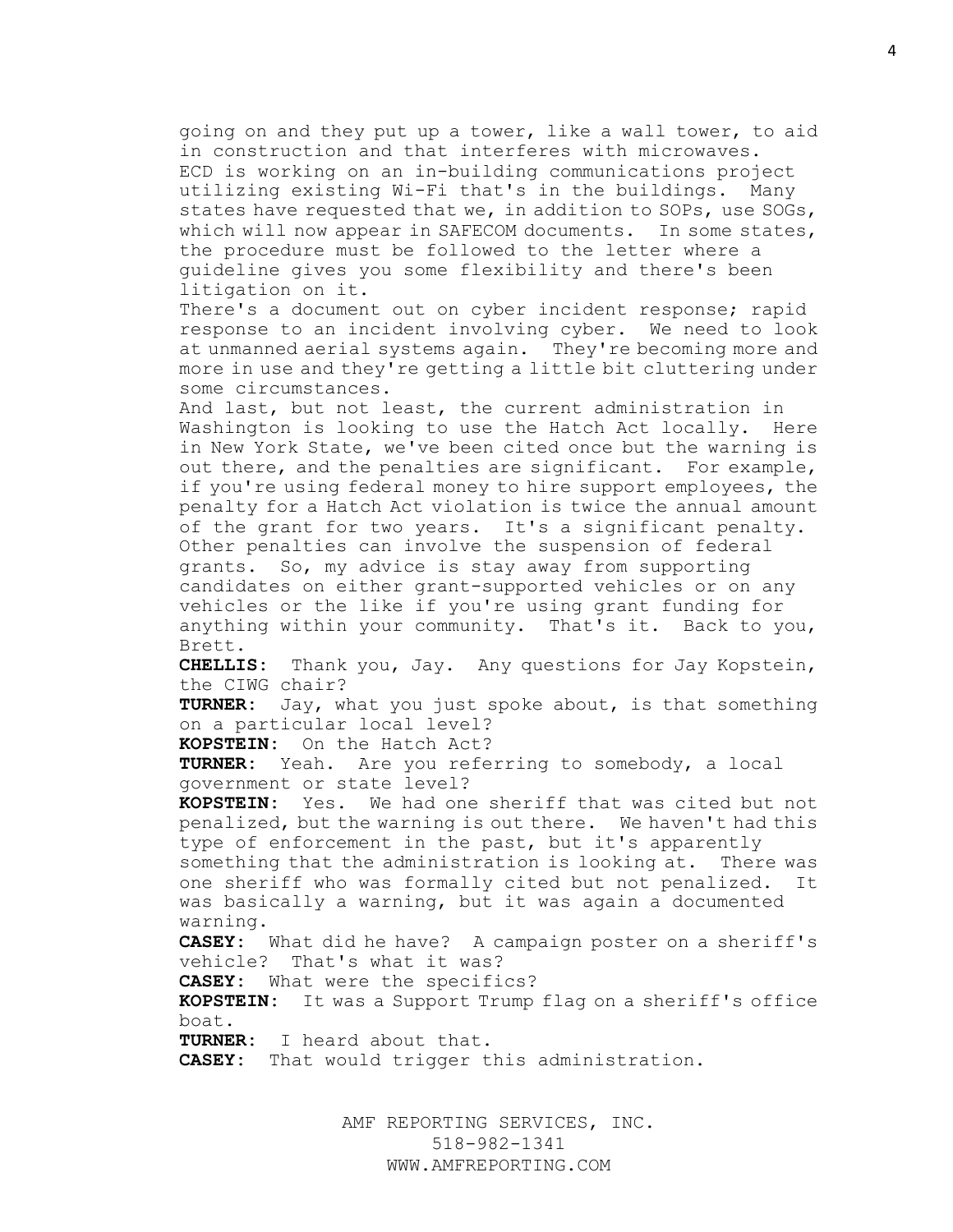**KOPSTEIN:** But it's something we need to be concerned of. Because you have agencies that fly banners from their vehicles and we've had our official warning. We don't want

to wind up losing significant dollars because of it.

**CHELLIS:** Thank you for that clarification, Jay. Any other questions?

(No response.)

**CHELLIS:** Okay, all right, moving on. You're up, Mark.

**BALISTRERI:** I just want to give you an update on our COMU program. I always like to start with these two slides. I put them in every presentation, because some people haven't seen it and they need to know the Communications Unit is why we call it COMU. But there's seven actual positions that fall under the COMU: COML, COMT, INCM, RADO, AUXCOMM, INTD and ITSL.

The org chart looks like this. Pretty much, regardless of where you are up here, from here down is how we're setting up our program to run in the state so that we cover all the positions.

You may see the AUXCOMM work more with the COMT. We talked about that at our recent COMMEX. There's discussion about having Communications Unit as a command line in ITS, but that's not really going anywhere. Some charts have it under logistics, some charts have it under the service unit.

But what I tell all our students in classes is it doesn't matter. We're just concerned with this down. We don't care who we report to.

I did a couple charts and I like showing these as we go along, because it gives you a history of where we are with

credentialed folks and also where we are with our training program.

This chart basically shows you since we started at the end of 2017 to build a program where we are with credentialed folks. Obviously, in 2020, COVID hit, and we hit a big

barrier for training and credentialed folks. But right now, we stand at 154 folks when we had one at the end of 2017. So, our program is moving along as we were hoping it would. And a lot of this is thanks to the folks out in the county and our partners out there working with us and helping us with this program.

This chart shows you how our training is progressing. We originally started with a five-year plan and, again, COVID in 2020 kind of threw a dart in that. So right now, we're getting back on track with our program and we're hoping to have somewhere between 150, maybe 200 trainees a year. This year, we're scheduling around 228. We started with about 450 trainees. At the end of this year, we'll be another 540. So, we'll have over a thousand trained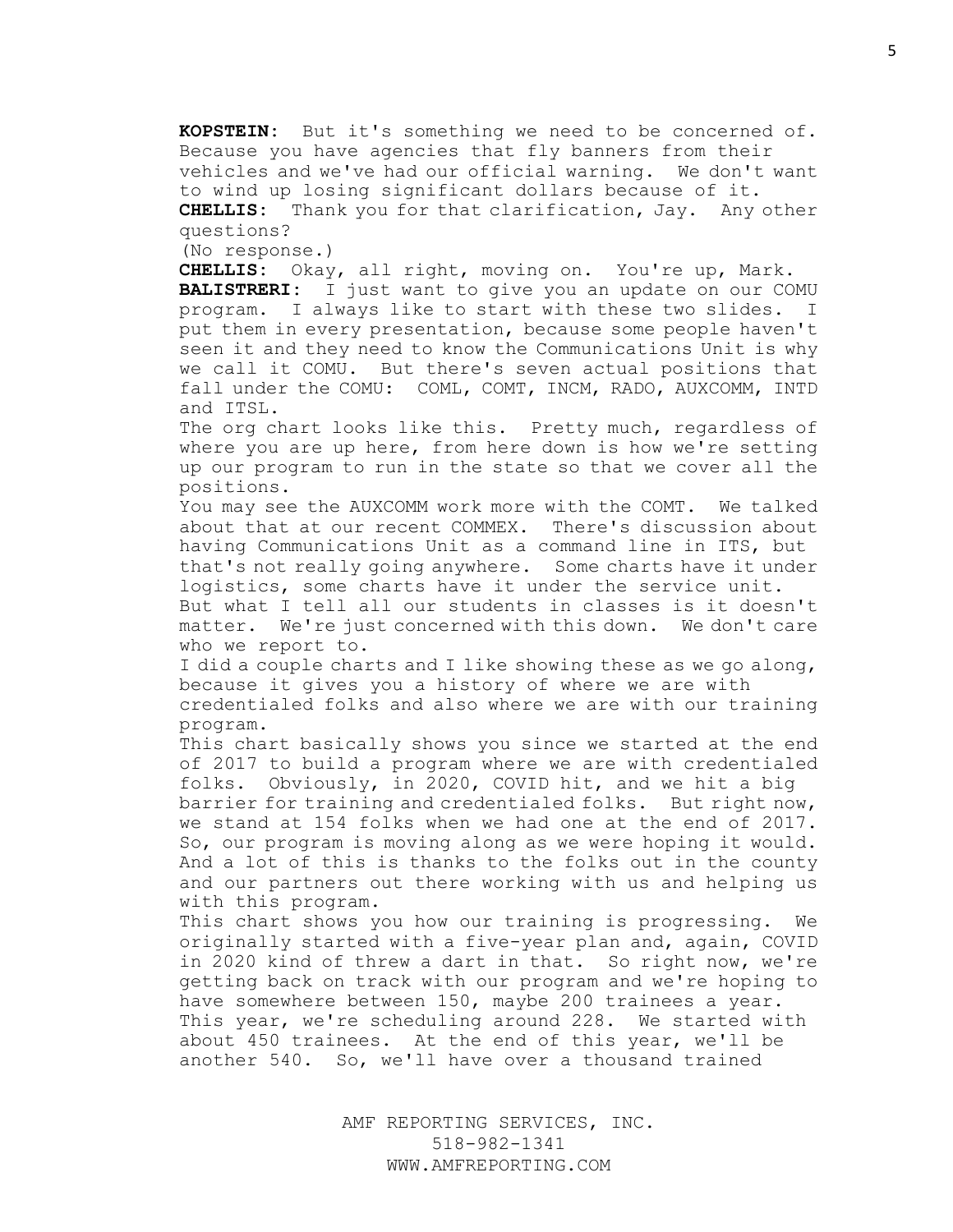personnel out there working on getting that credentialed. So again, we're in good shape thanks to the counties and our staff here working with us.

So as far as courses -- give me one sec.

As far as the program, building it, we have five TAs a year, that request that we put into the feds for courses. It's hard to build a program with seven positions and only five requests a year. So right off the bat, we worked to develop our own trainers in New York State. We currently have twelve COML trainers, eight COMT trainers and five AUXCOMM trainers. We can teach three out of the seven courses. We're hopeful that by the end of this year, we can also teach INTD and RADO, which means five out of the seven we can teach, and that will greatly enhance our ability to build this program quicker.

This is what we have going this year. So far, the first half of the year, we were able to complete all these courses. We just had a COMMEX last week in Oriskany at the SPTC. We had 40 people participating and we were able to get 23 task books signed off, so there's potentially about 23 people out there that are close to getting credentialed. It was a big success last week thanks to Brian, who was part of that. Who else in here was part of it? Joann. That's about it. Maybe some people on the phone. But we've really been working hard to try and get people credentialed and get their task books signed off.

This is what the rest of the year looks like. We have an INCM course scheduled for next month, a COMT course in July, a RADO in July, INTD in August, AUXCOMM in August. ITSL, which this is a new course that they offered. It's basically your IT, your technical folks out there, computer folks. They revamped the course and now, they have a new offering. So, we put in for that to see what that's all about. Another

COML in September. An AUXCOMM train-the-trainer in October. Our goal there is to try and increase our AUXCOMM instructor pool. We have a COMT course in November.

And then in December, we started this last year, it worked out well. We get all our instructors together for two days and we go through what we did well this year, what we need to change, and we plan for the next year, what we're going to do next year.

If you have any folks out there that want to take any of the courses, have them go into LMS and register 90 days before the start date. If you want to take a picture of that, that's the portal. It's also a good idea for folks to go in there and check their information, make sure their current e-mail address is correct and their primary phone numbers are correct. Basically, this database was created from all the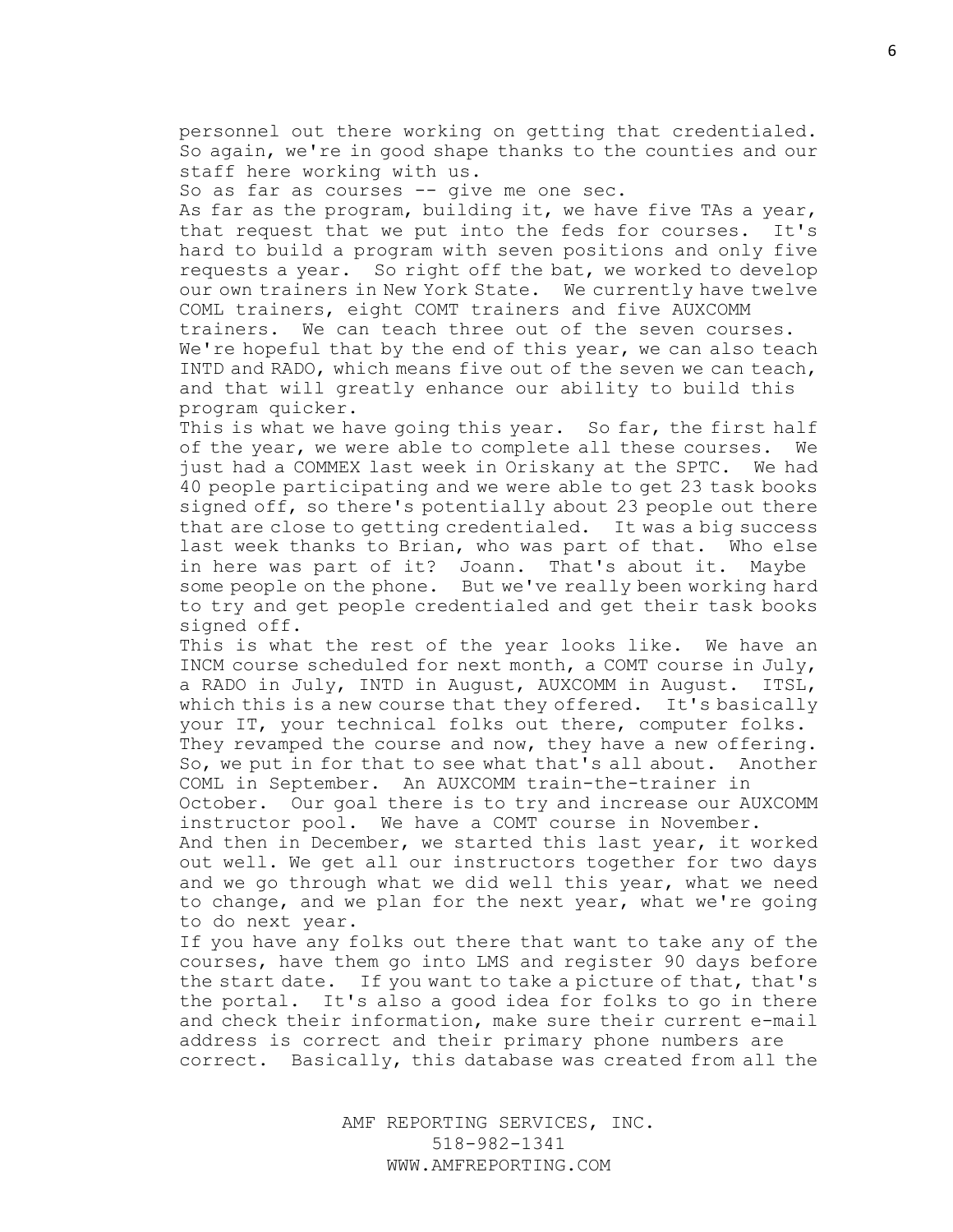training databases out there, DCJS, SPTC, OEM, OFPC, us. So whatever your default e-mail is, it may not be the one you want. Yes, Sheriff? **FIGUEROA:** Where are these courses held at? Are they virtually? Are they regional? **BALISTRERI:** These are all at the SPTC. Encourage your folks as well as you to get in there and check your information out, make sure it's correct, so that when you do register for something, it goes to the right e-mail address. We also did request  $-$ - I don't want to go too far into this, but we have a NYSTICFOG that's a companion document to the national NIFOG which our communications folks use out there. We created our own and what we're requesting this year is to turn that into an application that you can use on your phone or your tablet. Right now, the NIFOG is an application. It would be nice to have both of them out there. They also have the AUXFOG as an application as well, which is another great tool for our COMU folks. We've been pushing CASM. It's a great database. I won't go too far into it, but if you've heard of it or want to know more about it, we do offer training sessions through WebEx coming up in September and November. Those are the dates for the next two. Just send me an e-mail and I'll send you an invite for the WebEx. There was a new refresh they put out, it's a lot more user-friendly and there's a lot of great information, as long as people keep it up. Any questions? (No response.) **BALISTRERI:** Thank you. **CHELLIS:** Thank you, Mark. Public Safety Broadband User Group. During the April late-season snowstorm, OIEC received a request for assistance with communications for Broome County, the eastern edge of Broome County, which is Village of Deposit, which falls halfway in Delaware County. The county line moves right up the center of the fire station and the village

itself is the point of interest. The OIEC team responded and brought some vehicles, and the

purpose was to reestablish communications to the EOC in Village of Deposit. They had a lot of families there without power and cell service and other things were compromised. They learned there's a partial outage of the FirstNet due to cell sites being down, the AT&T sites, and that affected the emergency operations of the fire department to the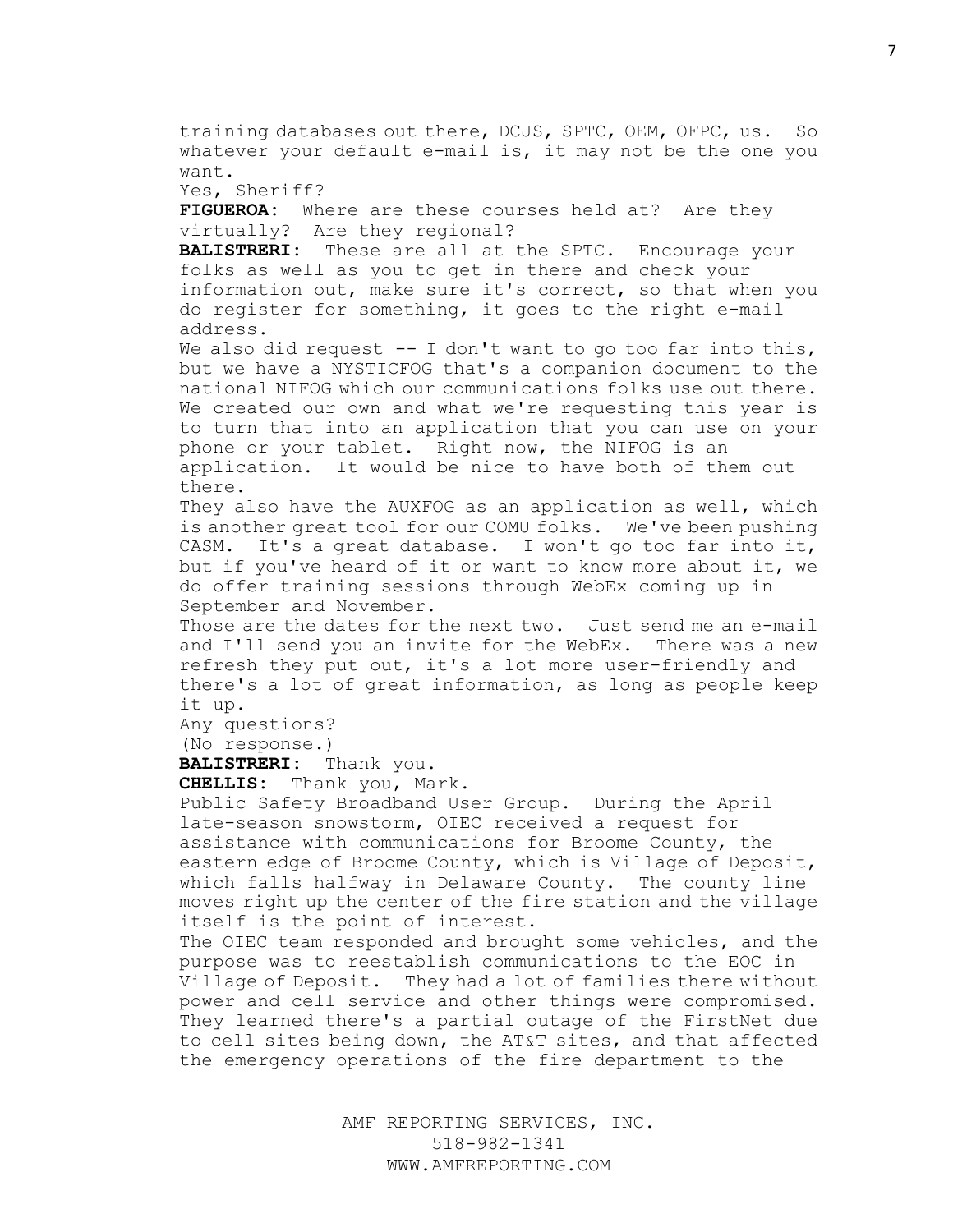community.

We requested a FirstNet deployable, SatCOLT, and less than eight hours later, it was on the air in the village and providing services and restored that wireless capability in the village. It's worth reporting. It just shows the capabilities we now have with the deployables.

**CERRETTO:** Where was it being deployed from?

**CHELLIS:** I think -- there's two in New York and there's two -- I know New Jersey has some. They're all -- you know, it's up to them who they deploy. But I can't really tell the exact locations, Mike, but I'll get that information for you. I'm not sure exactly where it came from. I'm thinking it came from -- I'm not sure.

I think that's it for that. Any questions? (No response.)

**CHELLIS:** We'll move on to the channel naming and use working group. Matt, by the way, is on vacation this week and then the board meeting got rescheduled. I'm doing Matt's reports. That's the reason.

The IO channels. As we enter the season, Matt wanted to remind everybody to ensure that your interoperability repeaters are not left on. They should be turned off whenever you don't have an incident using them.

If you do have an incident, the Connecticut listserv should be notified that you're on the air and it should be notified when you're going off the air.

That listserv serves this whole region of the northeast, thanks to Connecticut. It's a good way everybody knows what ones are being used and not. This is an ongoing problem, and it seems almost continuous. We have these things being left on.

I ask you to please pay attention to that, go out, talk to agencies in your area, your footprint, and just advise them of this. It can interfere with important communications during incidents or planned events.

**LAFLURE:** Brett, is there a way in the future where if somebody turns it on would automatically trigger a signal, say, to your office?

**CHELLIS:** We've identified a number -- I remember one time I was out in (inaudible). We were doing service on a tower down there in Delaware County and you start monitoring from the top of the mountain, we just turned on recordable and see if we could hear any of them. We could hear repeaters. You could hear the squelch, yeah, the repeater just running. So, we'll get call signals every 30 minutes or so and we were able to -- Matt, he had no problem, he read the Morse Code. And what I did was recorded it, sent it to Matt. He read the code and told me who it was, and he notified that county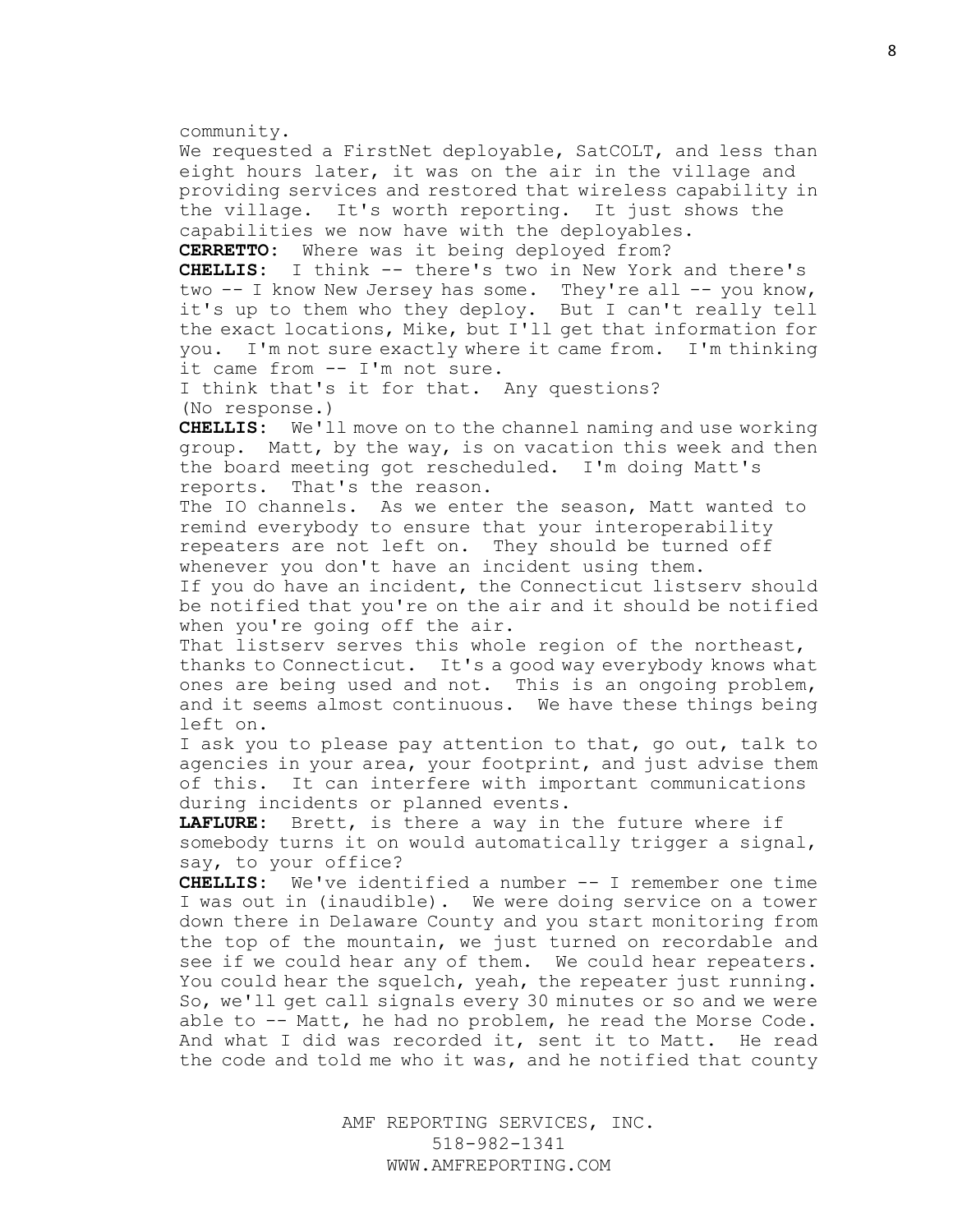that they need to turn that off and to pay attention to that. That's the easy way of finding them.

We've had to find them through directional systems from vehicles. We've had to go out for hours just to search what is keyed up. And if they don't have the automatic all sign, you know, there is FCC rules on that, that needs to be done. But that would help to your point if that was on all these channels.

So certainly, I'll sit right here and say we encourage people to do that, if possible. That way, we at least know who to call.

**LAFLURE:** There are some organizations that don't know theirs is on. If they have a power bump, the power goes off, comes back on, many of these repeaters are designed to come up in the repeat mode. There may have been a bump in the power at a tower site somewhere, and people in the dispatch center don't know that that's on and, hence, we're trying to work with the vendors to make sure these units get reprogrammed, so they don't come up in the repeat mode. I couldn't tell you the repeat time, how often, but check it out.

**CHELLIS:** I've always been told, it's like --

**LAFLURE:** Some are automatic; some are every time the repeater's used when it goes down, it sends a message at the end of its transmission. I'm not sure right off the top of my head, Brett.

**CHELLIS:** Okay, let's see. Citizen Alerting Committee. I'm also reporting for Matt Delaney in this one. IPAWS proficiency testing. For the entities that have a COG with FEMA, COG is your first layer of notification in the emergency broadcast, the COG is also an agreement, a certificate of agreement, with FEMA and that allows an agency to submit alerts into IPAWS.

IPAWS is a dashboard run by FEMA that basically grants an agency access to emergency alerting tools, your emergency broadcast system, your cellular wireless emergency alerts and other avenues of streaming, different avenues they've come up with to push out presidential emergency alerts and ones from state and local governments.

So, the reminder is that once you get a certificate with FEMA to operate into the IPAWS dashboard and activate alerts, you need to maintain your certification and you also have to do monthly testing. And you need to successfully send in a test alert monthly. And if you don't do it three months in a row, you're suspended until it's figured out and an agreement is made to do the testing as required.

There are several entities in New York that have not conducted their testing per the requirements that are -- you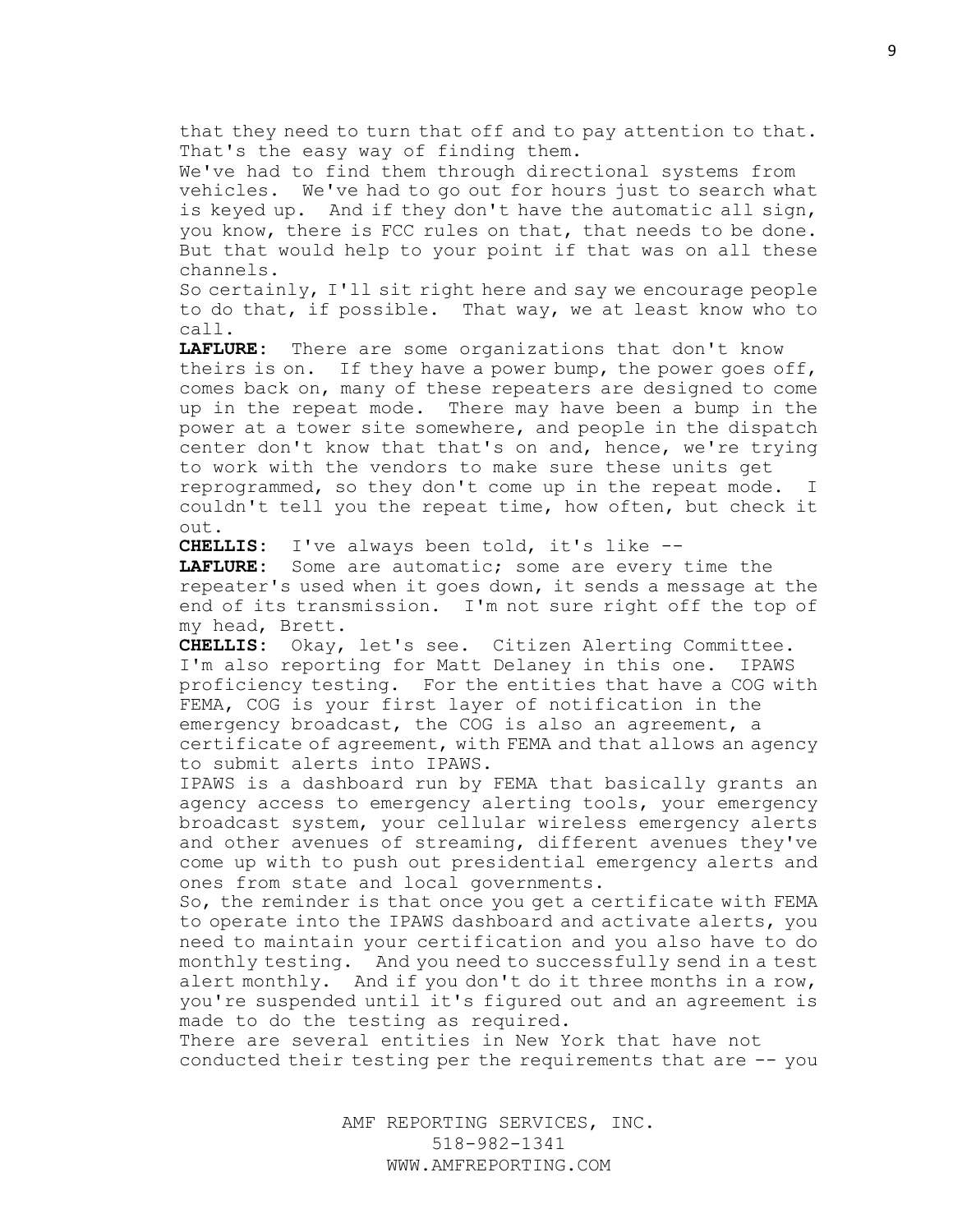know, we're reminding, basically, pay attention to this, it's very important that this alerting functionality is operational.

We ask that you meet the testing requirements so that we don't lose certifications out there. There are backup agencies that can do alerts. It's not like it's not able to be done. There's plenty of backup systems in place. However, it's very important we keep the alerting program with the agencies to directly do them the fastest way possible.

Any questions?

(No response.)

**CHELLIS:** State Agency Communications Working Group. The Working Group met several times in recent months. We've discussed the status of current agency radio infrastructure, identify opportunities for interagency projects where

different state agencies are working to either replace or improve their communications systems, and basically just coordinate a dialogue between agencies and put out kind of a matrix of the status of wherever the agencies are in terms of their systems, what they're using, the footprint of their use. Do they have statewide or are they --

**CASEY:** I have a question. Is anybody here from around Fort Drum? And I'll tell you why I'm asking this. West Point wants us to take over their emergency services dispatch. It seems like it's a nationwide program because they don't want to have to train MPs and then they transfer and, you know, dispatch has become kind of a career unto itself now. It's not like back in the day, you answer the phone and send a car.

I was just curious if that's happening at Fort Drum or anywhere else around the state where it's a federal facility that has its own fire -- I mean, West Point has its own hospital, they have the MPs. But we're going to be taking over their COMs.

**CHELLIS:** The one at West Point, to my understanding, I did a little bit of research into this, they're not anymore, a full-fledged in terms of trunk lines and all that. Right? They do the dispatch of internal calls and so on.

**CASEY:** We answer their 9-1-1 calls.

**CHELLIS:** Right, right.

**CASEY:** They're part of a mutual aid system. We frequently send resources in there.

**CHELLIS:** You're going to take over radio dispatch.

**CASEY:** Yeah, with the exception right now of EMS, because EMS is run out of the hospital. But that's probably going to become ours also. It's good for us to get them on our radio system, because we interact with them anyway. We just had graduation there, it's a large event. But it seemed to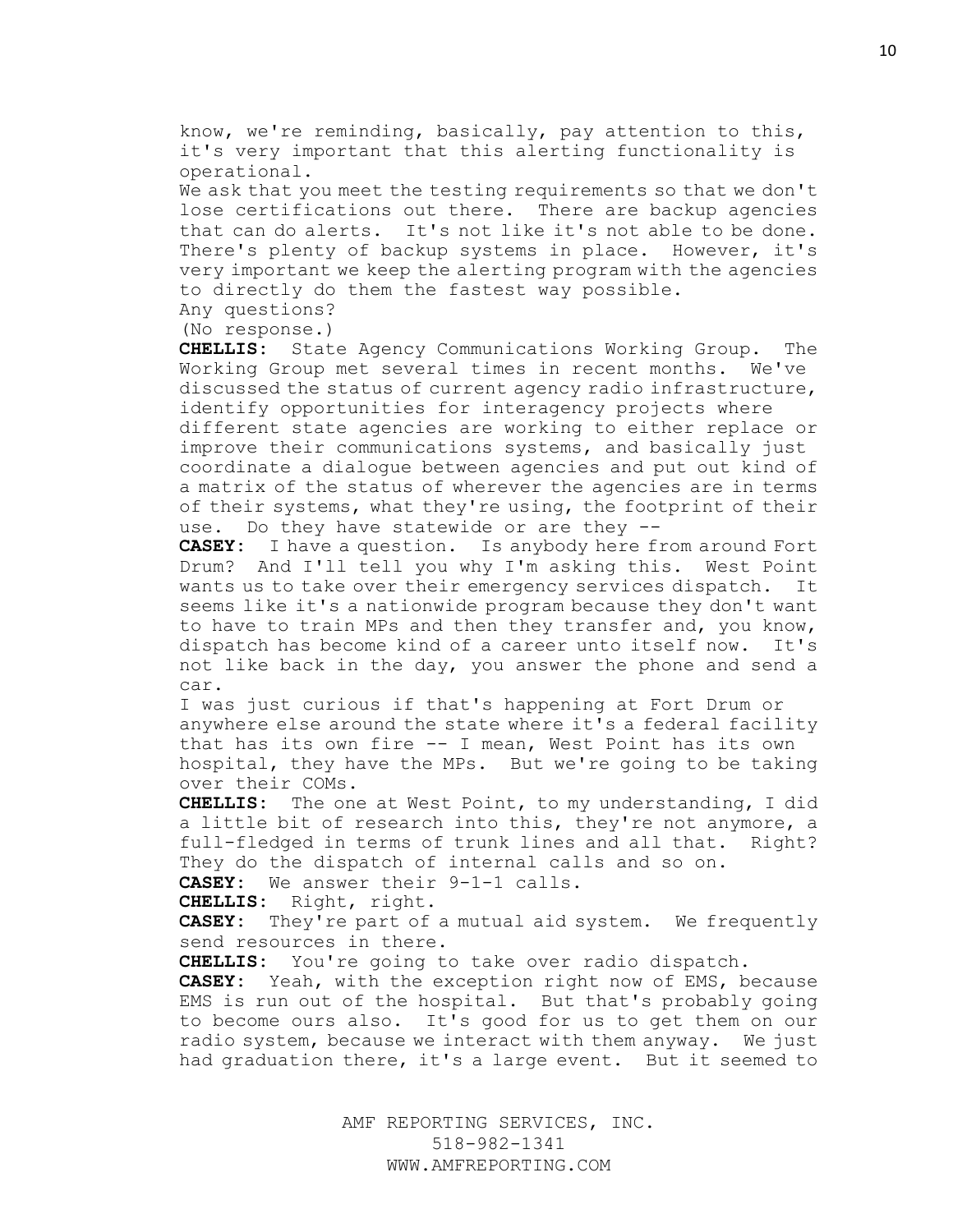me this was something coming down from DC.

**CHELLIS:** It is. The Division of Military Affairs, actually, is involved. The National Association of

(inaudible) Administrators. We always have

representation, a member of Division of Military Affairs as well as the Armed Forces themselves has representation. The Marine Corps does. They have ongoing projects to -- or they have more PSAPs than any state in the U.S. When you think about the U.S. military, just in the continental U.S. alone, not including outside, there's over a thousand PSAPs that have military facilities.

**CASEY:** They're going to pay us, because they don't pay taxes in Orange County. We normally wouldn't take over dispatch or anything for a village or a town unless it was a really large one. Like, Newburgh has talked about it, but that would require some additional personnel but...

**CHELLIS:** They're trained to coordinate the -- like, improving the communications and moving to Next Gen with the states that those things resided, because they're part of those communities. And North Carolina was the first test, I believe it's --

**MEMBER:** Fort Bragg.

**CHELLIS:** Yeah, Fort Bragg, that was the first one that consolidated their PSAP with the county. That was successful from everything I've heard. Both the North Carolina administrator and (inaudible) seemed happy with it. The Division of Military Affairs is kind of coordinating it, so there isn't a different type of program in all different branches of military. So, you're probably seeing that. **CASEY:** And we really just came up with a number. We were like, "Well, it's going to be an extra dispatcher. About \$300,000." They were like "okay". You know, there was no real direction on it. And it makes sense from their point of view because they don't have to keep training people every two years.

**CHELLIS:** Right.

**CASEY:** And our resources on that end, our new radio system and everything is superior to what they have.

**CHELLIS:** Fort Drum has a real, you know, a full PSAP. They have trunks, 911 trunks, selective routers, everything. You can confirm that with Jefferson County and Division of Military Affairs. That one, I haven't heard of anything, but I can't say there isn't any...

**CASEY:** That would have probably a much larger impact on Jefferson. West Point from our perspective, a lot of crime there, a lot of police calls. It's a pretty controlled atmosphere. Just large events, they have (inaudible) stadium and like that.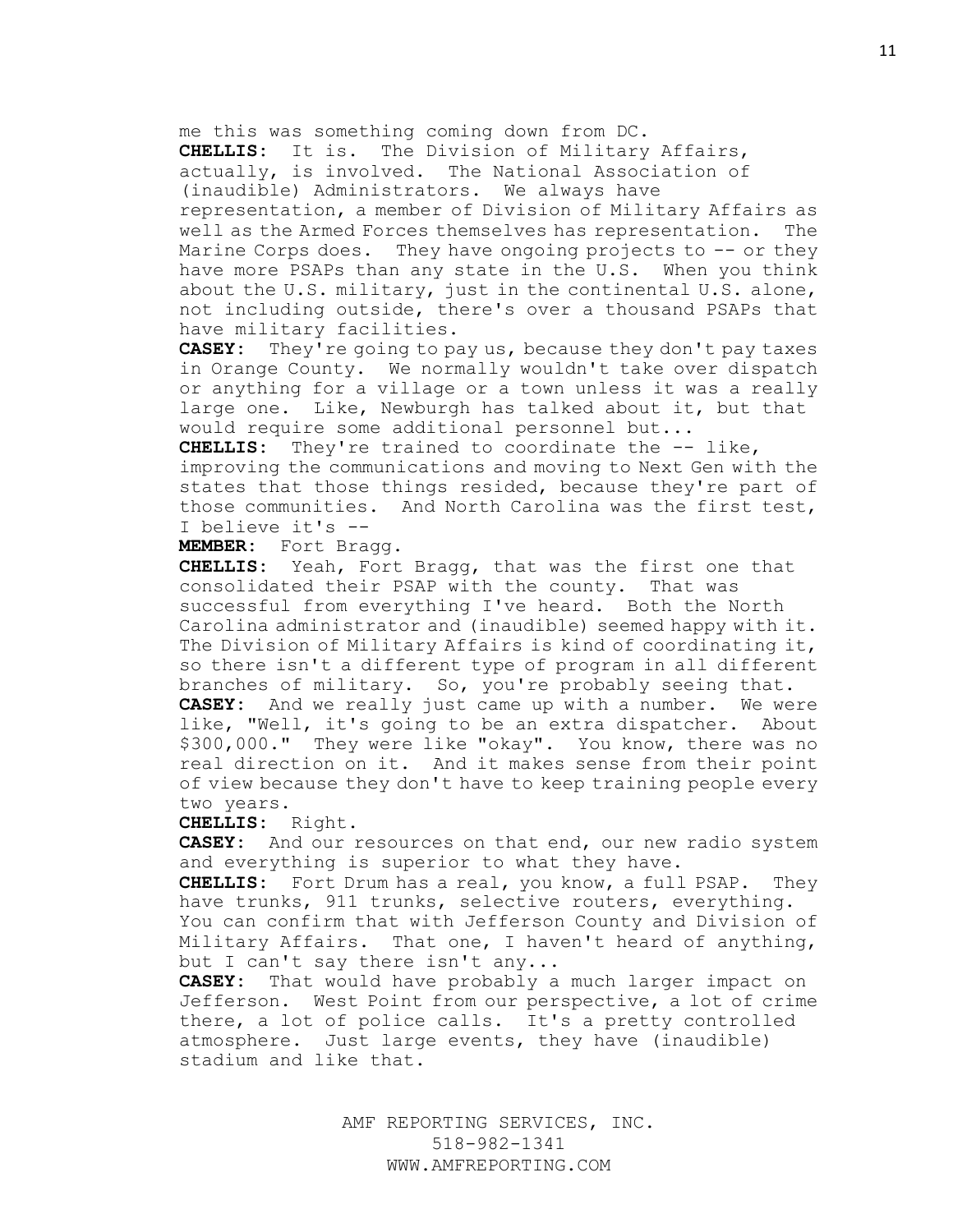**LAFLURE:** As far as Fort Drum goes, Joe Plummer, he's the emergency manager up there. I know he deals with them all the time. It's the same thing they deal with, the

reservation. The reservation has their own fire, their own law enforcement. So, either him or Rick in Franklin. They could give you some good information.

**CASEY:** Yeah, I just want to see if anybody else has gone through it.

**CHELLIS:** If you have any other questions, I have contacts with Military Affairs and with the Army, some of the branches.

**CASEY:** Our law department is involved, so it's not going to happen because they're a mess. We'll see how far that goes.

**CHELLIS:** All right. Anyways, we basically report out and the agencies are working amongst each other as needed and so on. We'll continue to keep an eye on it. Assist in ideas or research, if necessary, to kind of put the information together. Any other --

**TURNER:** Regarding that, do you see state agencies moving more onto local systems or connecting to them?

**CHELLIS:** In some areas, there's agencies that work similar to (inaudible), entire county, there's agencies that work the entire state. The State Police, for example, they cover every corner of the state, so they operate -- they happen to operate their COMs, I don't want to speak for the

lieutenant too much, but they operate as a regional basis, troops, okay. Other state agencies, like DEC, they do a lot of their dispatch centralized.

Some of it down in the region. So, there's a little bit of different aspects of the actual operations and it's usually for good reason. Some of the agencies have, I'll call them islands of radio systems, like SUNY or DOCCS with the prison system. You know, they have systems for each facility, but it's not one big statewide system.

So, there are a number of them, courts, so on and so forth. So, the idea of this was just to identify the types of

systems, the areas, take kind of a broader look at it than each agency looking only at themselves, and see what gaps there are, what unmet needs and where they're all at. And if they want any other assistance or coordination or ideas or anything, we're there to help. But we're not going to tell any of these agencies what, that's a level higher.

**CERRETTO:** The state highway in our county, we don't have any direct communication with them other than by phone to their regional center in Rochester. And I didn't know if other counties -- I'm using them as an example. Do they talk with the other local highway departments or is it more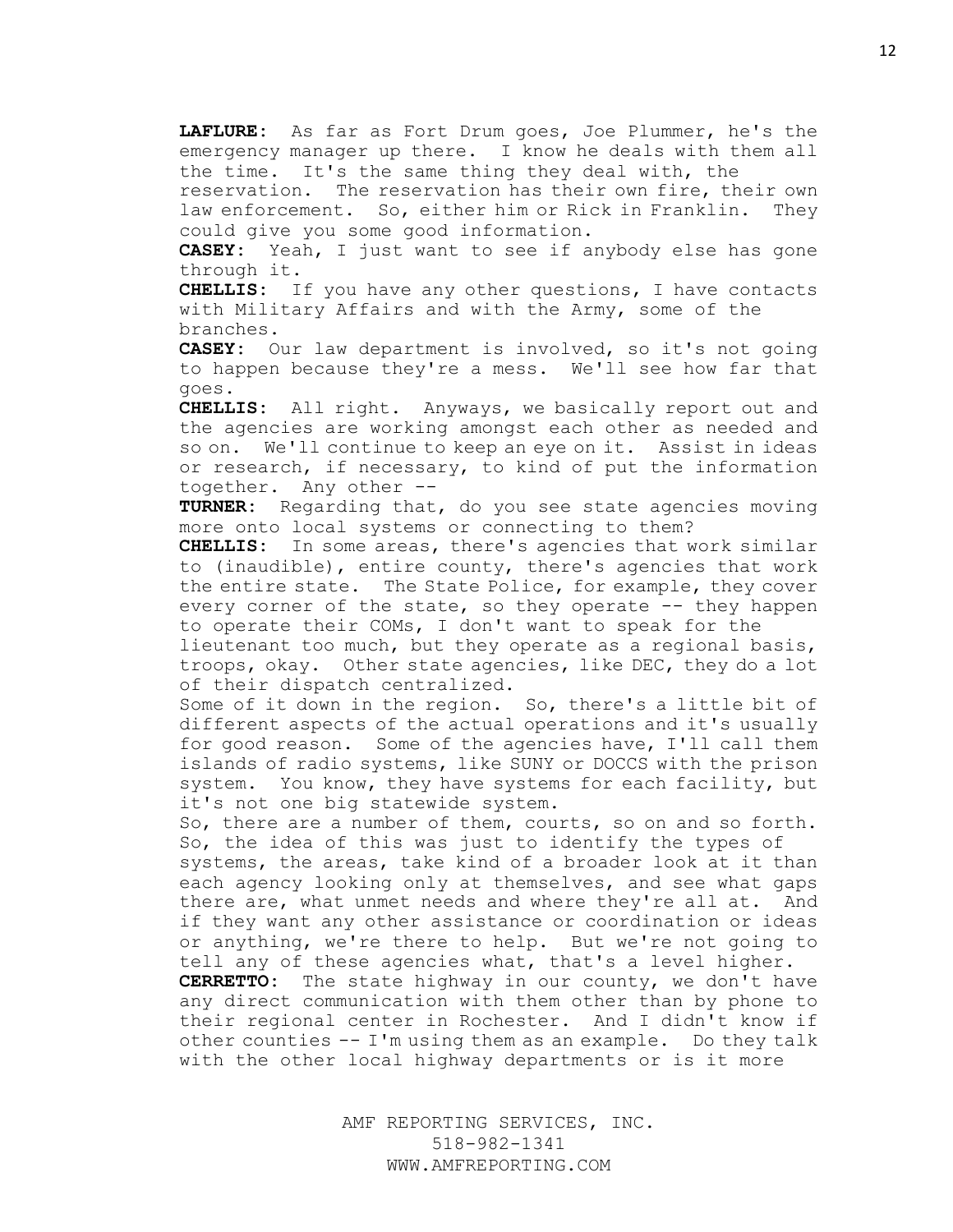important that they talk with the other residencies within their region?

**CHELLIS:** It's up to policy within the county and what they see as needs of interoperability. Interoperability doesn't always mean you want every snowplow to be able to talk to every police car and every fire truck. Imagine what that would be like.

You have to control those things. Usually, it's a command staff thing. I know DOT talking to this troop thing, they have supervisors in each region that cover mostly the big incidents and emergency managers and they have set up with many of the counties the ability to communicate on whatever system the county has, you know, within policy.

**MEMBER:** Yeah, I can tell you when we built out our system, we thought we were going to have a lot of headroom on it when Motorola built out the system and the idea was to take the load off the municipalities, all their radio and

communication costs. So, we did that for fire, police and EMS. We really thought we were going to be able to give the towns a channel for their snowplows and their DPWs and stuff. But I don't think so at this point.

When we looked at really how much usage, you know, the talk groups, how much they're being used, how much headroom is on the system, I don't think we're going to go in that direction at this point.

We really thought, you know, when you're dealing with the salesman, right, the sky's the limit. You'll use 25 percent of the system. But really, when you get out there and you see the usage on a lot of things, now, that doesn't mean we can't look at like our sheriff's SOG teams, like, we need five tactical channels. What's the usage on those? When you really look at it, they're not used. So, you could probably move those talk groups around. We thought we'd be able to take that burden completely off the municipalities, because they all still have radios now on their snowplows and the water departments and it's not on our system. And they pay for  $-$ -

**MEMBER:** My county, we have a trunk 800 system. So, law enforcement, fire, EMS, highways, everybody is on our system. But one of the agencies that is not is our State DOT.

**MEMBER:** Troopers are on ours.

**MEMBER:** State Police are on our system.

**CHELLIS:** DOT, their system is low band. Think about it; as far as I know, they don't have a need and haven't issued portable radios to every DOT worker. They have mobile radio coverage is pretty much what they need, vehicles to be able to get a hold if there's an emergency or to report their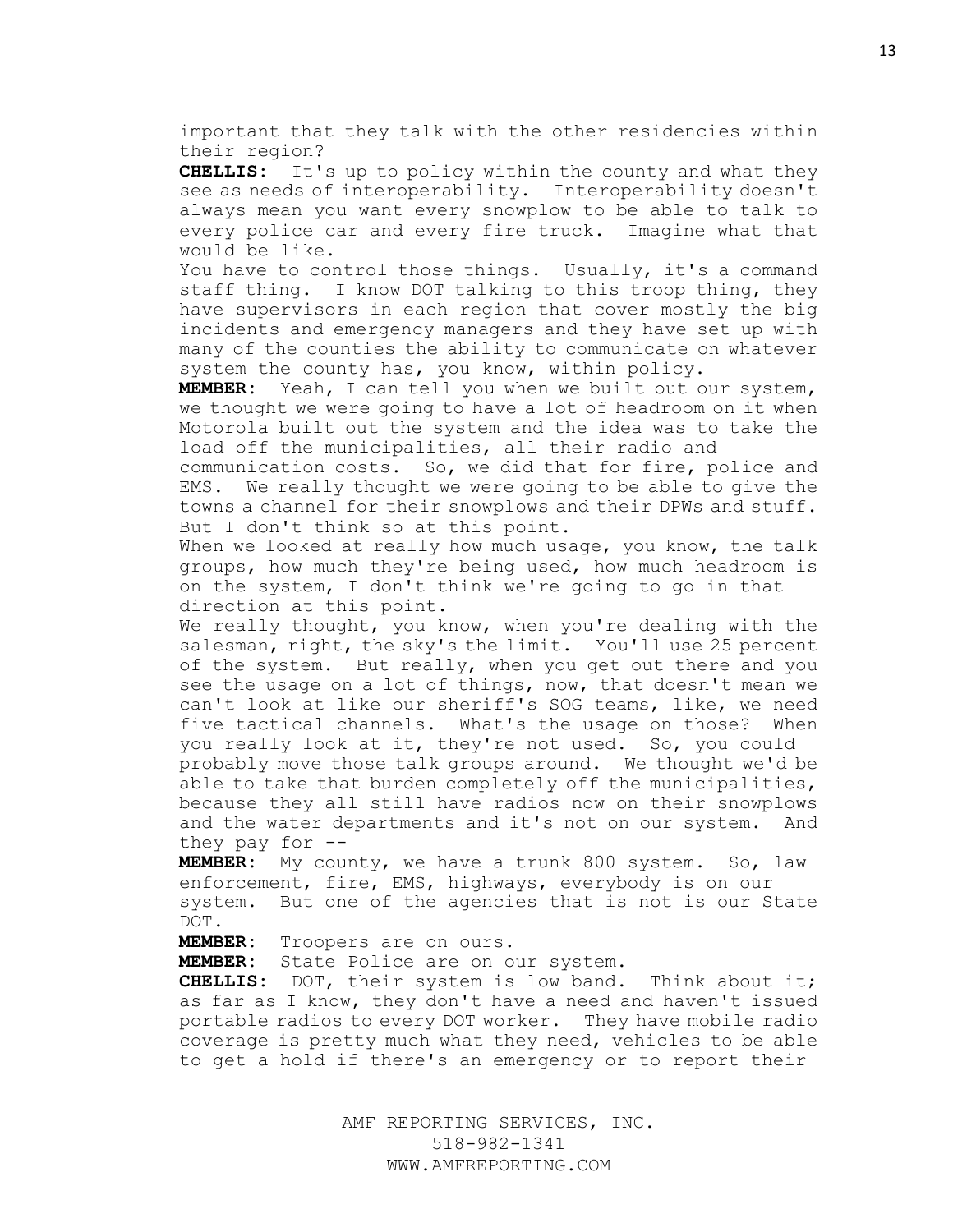#### status or whatever.

Low band is not that bad for mobile coverage. It's not the greatest thing for portable coverage in today's standards. But it's definitely not bad -- because you need a lot fewer towers to cover a big area of low band, and nobody's on it anymore. You got a lot of room.

Anyway, (inaudible) has been active in the group talking and other agencies and look at the needs. They're certainly looking, too, with what their best answer is as far as future systems and so forth.

To get back to your original question, a number of the counties can speak to that, arrangements in a number of counties to share communications with.

**MEMBER:** Yeah, we're in same boat as the other state agencies trying to keep up. So it's just a matter of we do the MOUs with the counties, we try to get the end user equipment to be on their systems, because we don't have seven, eight hundred portables to hand out as they come on.

As we're notified, we make arrangements to buy equipment at that point. The same thing we do with DOT, we have to go to consolidated centers, TMCs, you know. But to Brett's point, DOTs operate on low band. They're really only talking to regionals. They don't talk to the trunks. They let the regionals handle that.

We've even set them up so they're on our state frequency and our current car so they have that option as well. These signals were -- the design goes back to each regional coordinator.

**CHELLIS:** It works kind of on a regional basis, yeah, but they also have their own operations. It depends on the type of system.

All right. Any other questions?

(No response.)

**CHELLIS:** All right. Now, I am Phil McGeough. Phil is doing interviews. Every year, we have one or two interns, college interns, working on either emergency management or something related to emergency communications, site or whatever, and they spend time with us. He's working on those interviews, so I'm covering his report. I'm going to get up for this one to be able to read the slides.

So, these charts, most of you are familiar with. It kind of gives you the status from inception of these grant

programs. The SICG's Formula grant. You can see the red ones are the ones that the original, beginning ones and those are the ones that are closed.

The rest of them are still open and have some extensions or whatever, request of particular counties. And you can see where they are in terms of the amount reimbursed, the total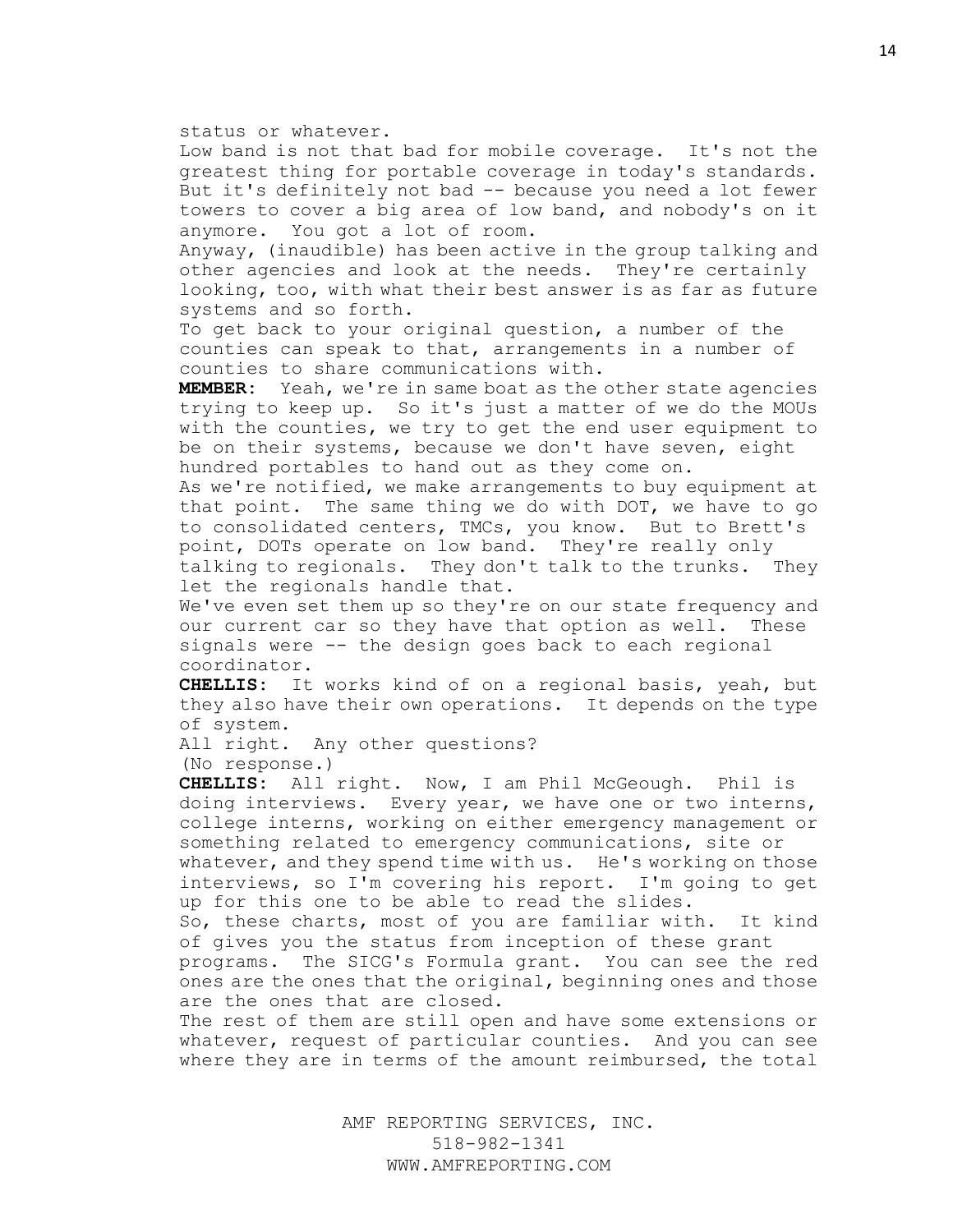appropriation of that grant.

You can see here 90 million for 2021, this was the latest program that we're working, and this goes out to 2024. This was done to catch up the program. During the pandemic, some of the grant stuff fell a little bit behind.

Our goal has been, and we've been working tirelessly, thanks to our grant's unit, thanks to all the people that have been involved and also to the counties in getting these things put out so we can do it. What we're doing is doubling up the appropriation and doing two cycles to catch it up. We do strictly review extension requests. We don't just rubber stamp them. We're getting more and more. It's really a lot of money out there on the street and it's sometimes tough to get money justified and so on, so much unspent from five years ago.

We just encourage you -- I know many of these projects, especially in this area, are big projects. Building communication systems is a big -- it takes a lot of land acquisition; it takes frequency coordination and licensing. It takes a lot of coordination and time. However, to get the grant, you got to get the people that you need to coordinate the project. You need to meet the timelines as much as possible. That's all we can ask.

**FIGUEROA:** I got a question on that last one. **CHELLIS:** Yes.

**FIGUEROA:** So, in 2018, there were six counties selected for that targeted grant cycle, but it was actually

(unintelligible) in 2021, so there was a three-year delay. The reason why I bring this, there are a couple counties, including Ulster County, that during that period, there were no applications accepted or appropriations for 2021 and '22, which makes them ineligible for the 2022 and '23 application requirements, because you must have a 50 percent reimbursement.

How do we come up with that 50 percent number? Is there a way -- because the money wasn't spent? Let's say it was 1.8 million for a six-million-dollar grant and they're not at 50 percent but at 25 percent, that that automatically makes them ineligible for the other grants in this particular round. So how do we come up with that 50 percent and is that adjustable?

**CHELLIS:** That was a decision between the grants office and administration based on -- you've got 62 counties, 57 in the City, right, applying for these things or eligible to apply every year. Okay, now, we did have a couple years without, that's why again we doubled up grants. We had money left over from the '18 is why we rolled out last -- in 2021, they rolled out the rest of that money. Then, this cycle is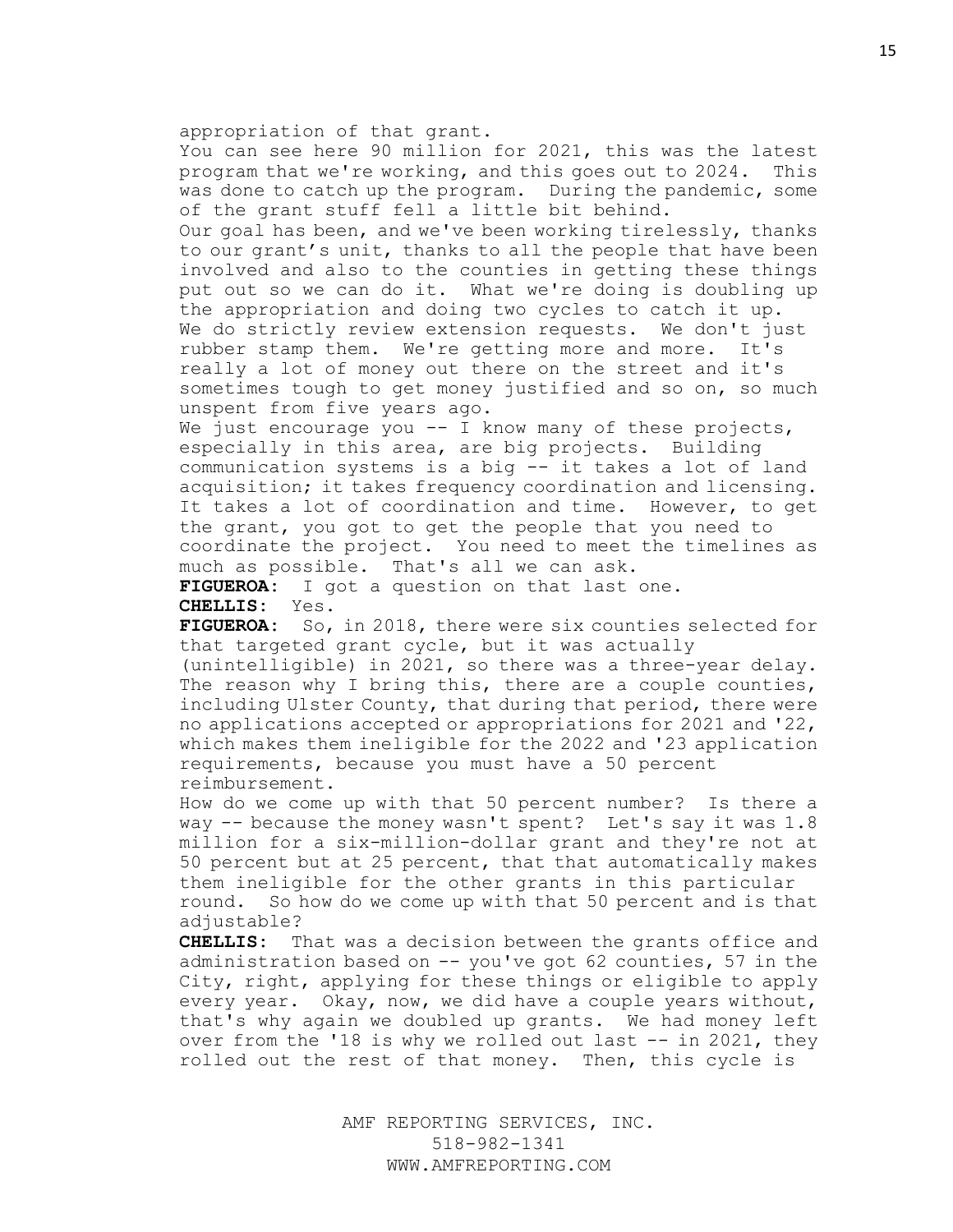basically a couple years combined to catch this up. So, it's bigger awards, but you've got that many entities. Now, only about 10 have received these grants since its inception in 2018. So, you've got 40-some counties out there trying to get grants and many of them have very good, justifiable projects that are going to get these national inter-op channels up, so we have that footprint across the state at a desired level of 85 to 90 percent coverage. And it also will connect consortiums. It'll connect counties, like ISI connections or whatever to other counties, and make some the concept of the system to system work. Now, the only reason I'm saying that, Sheriff, is it's hard to give a county two in a row if they haven't even spent even half of the one you just gave them. Okay? I know the

timeline has pushed this close, however, it just means this year probably not -- you know, it just made a clean cut. You wouldn't think --

**FIGUEROA:** Is there any break because of COVID and the ability to spend this money? I mean, it's hard to spend this money because you can't get the contractors to --

**FIGUEROA:** The three-year delay. So, it's kind of tough to spend it because of the pandemic and the three-year delay and those counties, and I know at least two feel like they're penalized, because they didn't spend the money in time.

**CHELLIS:** The time we're going to have a year after a year. If we had one every year, every year, it would be rolling out. Our decision was it doesn't make sense to give a county a grant in year 2 if year 1 hasn't been spent down yet.

Because there's X amount of money to spend. We can only give so many a year. Maximum six million award and you got twenty million. So how many grants is that? You know, as few as -- three or four counties a year are getting a grant. To give somebody two in a row... that's all it is.

We got a letter from the County Executive of Ulster yesterday and there's no decision yet. So, the answer to your question is we're going to review the letter, we're going to talk about it. I'm not making the decision alone. Okay? And we'll get back to the County Executive.

**FIGUEROA:** The other county that has the same issue is Niagara County.

**CHELLIS:** Okay, good to know. Director, I didn't mean to cut you off if...

**MEMBER:** No. You answered it.

**CHELLIS:** So we're going to review that and answer the question. For right now, the rules are the rules. Counsel Callahan, is that pretty much right?

**CALLAHAN:** Yes.

**CHELLIS:** Okay. The PSAP Operations grant, these are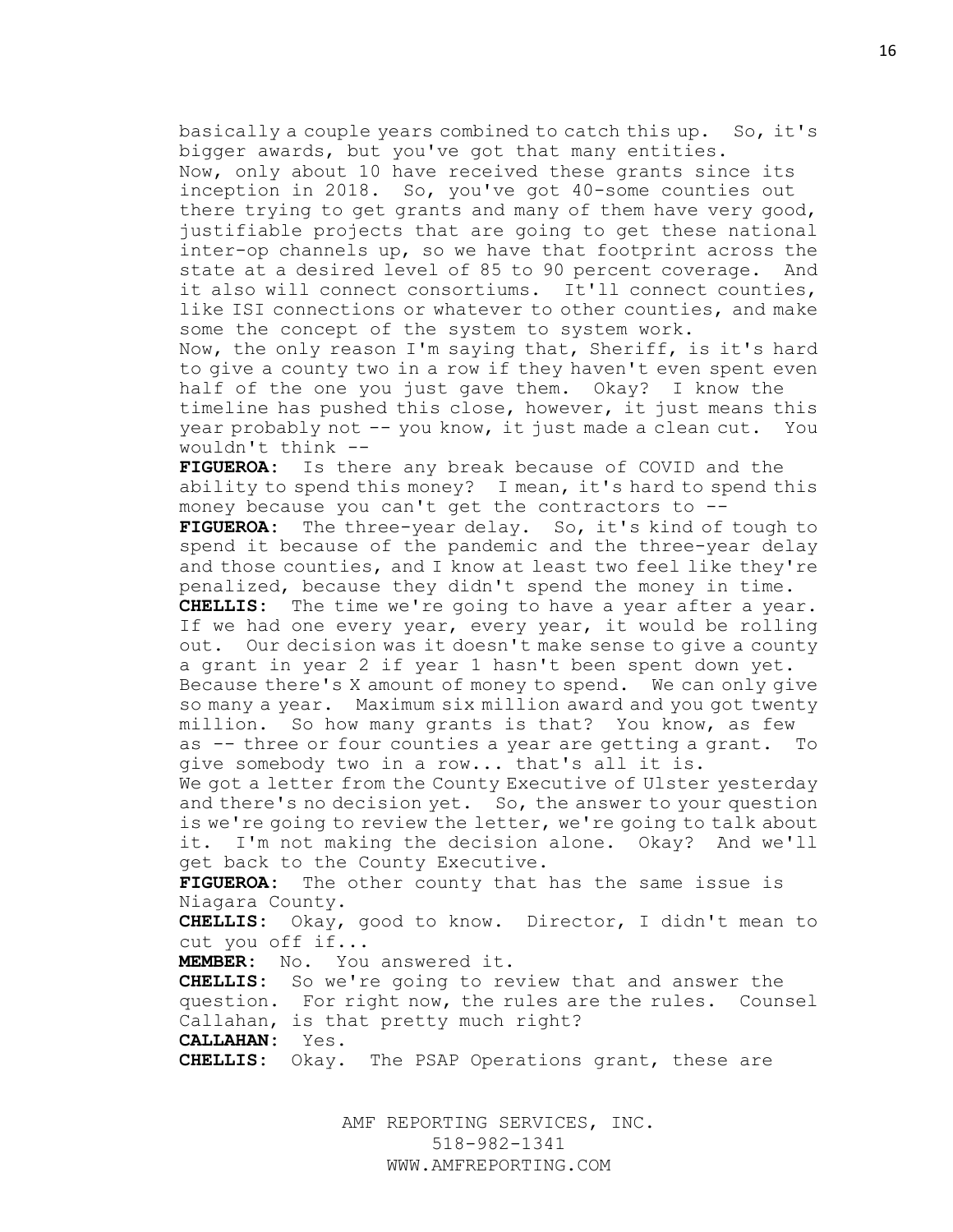smaller grants, but they're for the 911 PSAP operations. They're done annually. We normally require them to be spent in the year. We made some exceptions to that due to the pandemic and the time it takes to spend. We made them two-year rollouts, a couple of these.

So, we have a lot of these now where we're breaking the process. We received, the RFAs went out, we're calculating all the data, crunching the numbers and going to have award announcements on the PSAP, the Formula and Targeted are going to be rolling.

Then, we have a whole other year to go right out behind it. Our goal is to get this caught up so as soon as the state budget is approved in, hopefully, April of every year, as soon as possible after that, we will get the RFAs out for that year's system so the counties hopefully will have an award number by the time they complete their budget process, which usually runs from May to November, at least the county I'm from.

And the counties have always asked -- they want to make the budget for next year, it's nice to know how much money they're going to have to work with. We're doing everything we can to try to make that happen. The state budget doesn't come until April. County budgets start in January, so you have to understand they're built in four months there.

However, we can do a lot closer than we've ever been able to before, thanks to this administration, grants working with us, you know, just the ability to roll out multiple years or multiple grants at the same time, that's all. And the counties in our feedback was they'd rather have the grants on time and the numbers they need even if it meant they had to do two applications within a short period of time two weeks apart.

I think it's working. I think it's going to be a smoother rollout of this stuff. And I thank all the people and their ideas.

Larissa has -- I should report this. We haven't had a board meeting since and everyone is wondering where Larissa is. Larissa has been from inception, she was here at beginning of OIEC, she came from statewide wireless project. She basically has been the main grant lead in the office since the grants began. In 2010, the office was formed and I guess this program started in '14.

Larissa has taken a promotion. She's still within our division. She is with the Office of Recovery and Finance, I believe it's called, and she is Deputy Director, I believe, there and she is doing very well and likes it. It's a good challenge for her.

However, this is like her baby to her. She's down here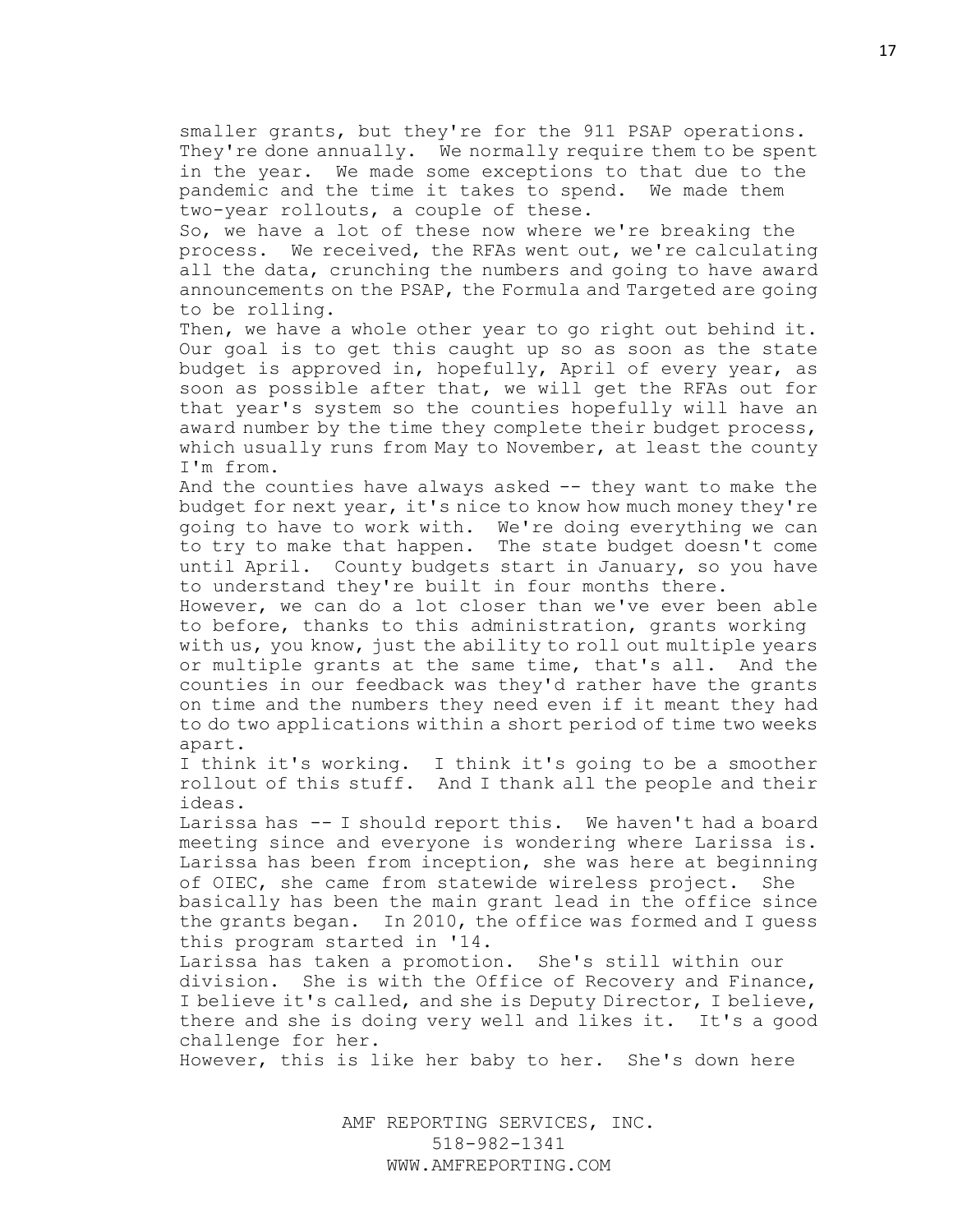almost every day to check. She's helped mentor Phil McGeough who's taken on the grants and we're also giving him assistance. It's not going to be one person, it's going to be a few. We're working as a team through these latest grants. I have something here to answer. (Pause.) **CHELLIS:** All right. So, where we are. Please get these things caught up on your end and we're doing the same on our end. All right. Targeted grant. Targeted is, again, very good, we're in the middle of crunching numbers, (inaudible) another year coming out right behind it. So that one, we hope. We did add an objective in the target this time around and that is the connection of more stronger and it's still the national interoperability channel repeaters is still a full objective of the program. In addition, we've added the connection of counties to counties, the backhaul infrastructure, whether it's microwave, fiber, whatever is needed to do that. It could be connecting cores between two different counties, cores for P25 radio systems, one could be the backup and then for the region, it could be consortiums, whatever. That's part of the system to system objective (inaudible) shared. That is a change in the evolution of this program and I think it's a good one. Any questions on the Targeted or the PSAP or the Formula? (No response.) **CHELLIS:** All right. I just said, you know, the backhaul is the one that's been added in the objective. Also, tactical channels, we covered that one. Over 629 million has been rolled out since the inception of the program. I do want to thank Phil for stepping up and taking on this challenge. It's not an easy one. It's really had him busy, busy and awake at night a little too much, I think. And thank the counties for being patient, working with us. Any questions on that? That's enough, right? Okay. Old business. Any old business? Gerry, we'll go back to your report. Gerry Engstrom, co-chair of GIS Subcommittee. **ENGSTROM:** Not a lot to report. The GIS Subcommittee is meeting; we've still been meeting monthly. New York City and the GPO have been co-chairing. We have some new members from some other counties that have joined in. We continue to stay apprised of new technology, new requirements from the federal government, especially elevation requirements, 911 calls, so height in a building. One of the main things that we've been working on all along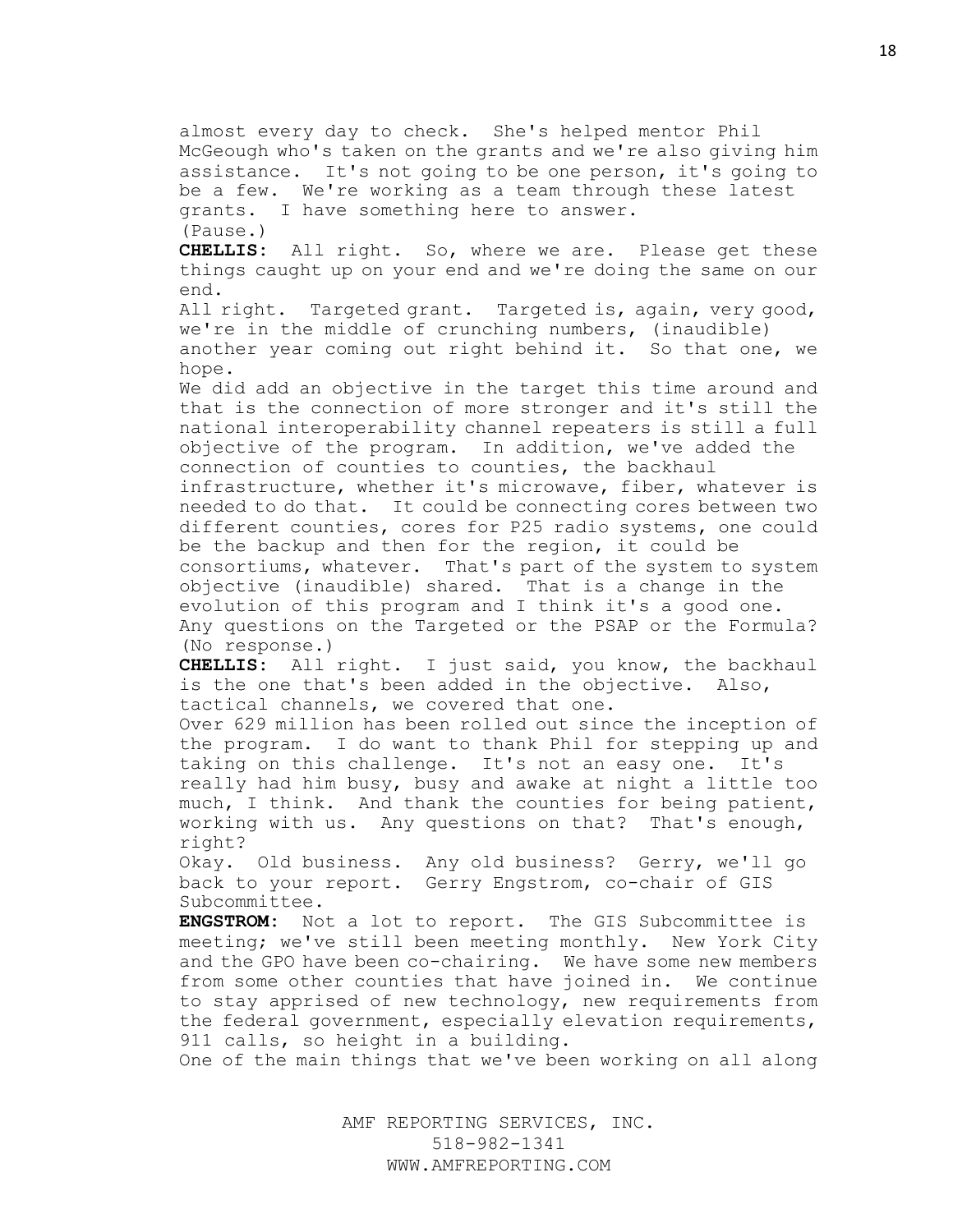is to get our shared GIS editing environment stood up to build our statewide PSAP boundaries layer for Next Gen 911. That has been approved in concept by ITS now all the way up to the CTO. So, we have gone through an engineering intake with the chief operations office. We are on our way. We have not selected either -- and it'll be Cloud-based. We haven't selected Amazon or Google yet. We've somewhat pit the two of them against each other to try and get the best deal. We're letting them two duke it out. ITS is letting them duke it out.

The initial cost estimate from Google came in much too high. We went back and revisited and brought Amazon to the table. We don't have that finalized yet, but the ITS side of the house is being worked on as we speak.

They are building the proposed platform or designing the proposed platform. It's just a matter of time when either Amazon or Google is selected and that's just where the application will be housed, on their Cloud. So, it will live out in the Cloud; that works sometimes.

But the two vendors are the top tier vendors in the Cloud world, obviously, so that will give all the participants, theoretically, any county that wants to join in, to be able to have an editing environment where we can all work in the same place and at the same time on our PSAP boundaries. Because while we all probably have a PSAP boundary, if you throw them all together in a map, there are going to be significant challenges. There will be gaps, overlaps, things of that nature. That does not work well with CAD. It does not work well with Next Gen 911. There can't be any gaps, overlaps, undershoots, overshoots. It has to be perfect matches all the way around, because that's what's going to determine where a call gets sent.

So once the environment's stood up, everybody puts their data in, it's kind of like the throw it on the wall and see what sticks approach. And then that's when the real work begins where each county starts talking to their adjacent county and hashing out the details of who covers what.

So that's the big news that we have. And probably by the next meeting, I hope we have at least a concept, something in a conceptual stage stood up. It's a possibility. We are working pretty hard towards that. But in the meantime, we have still met all through the pandemic. We never dropped the meetings and we've stayed in touch with each other, each of the counties that's involved.

New York City has been a big help, actually, because they are ahead of the state. We've got a couple of people that contribute from New York City. Very helpful. Giving the rest of us, both the state and the counties, some direction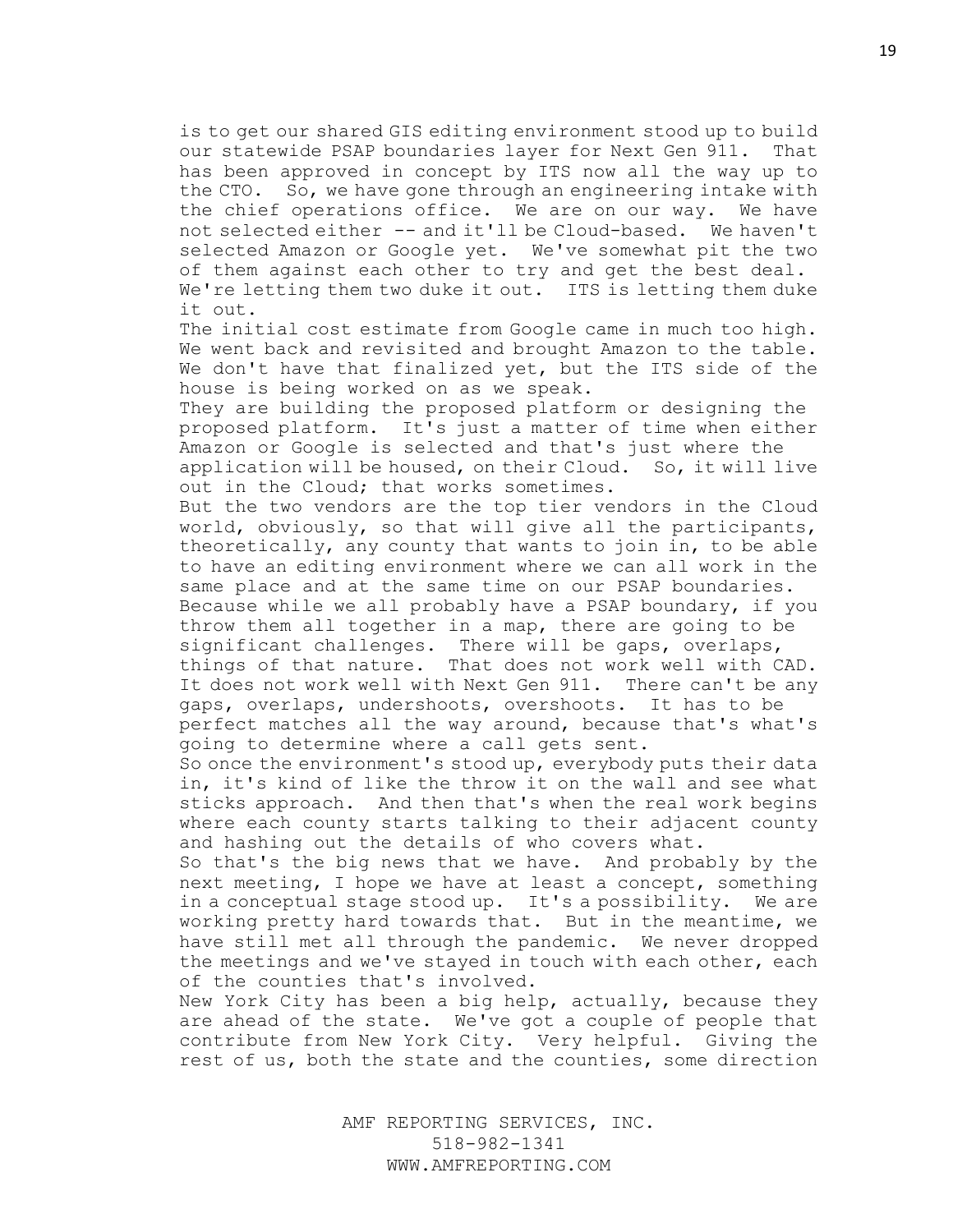as to what we need to really pay attention to, kind of the -- I can't think of the term, a lookback, what went wrong, what went right.

So, it gives us the opportunity to really advance in that particular...

**CHELLIS:** It's good to have this network of information to have this many people working together. As I said, even the Working Group itself when it was very active, providing input towards the original concept planning and working with us. Mike, thank you for being here. But working together to provide input towards the planning documents is a very, very important process. This concept is built from the ground up, I'll say from the PSAP up, not from, you know, top down. And whatever solution is chosen for a state system, whether it's done regionally or statewide, it's done considering the operations of the different types of agencies that are responding.

With 998 coming in this year, adding almost a fourth first response entity, I see it as, a mental health, there's many local communities that have been response task forces. It's coming and you'll be sending calls, referring them over to 998, back and forth with 998 coordinating response, whether or not the call requires law enforcement or emergency medical response, accurate determination of that and the proper management of calls, so on and so forth.

A lot of coordination, a lot of stakeholder involvement going on behind the scenes with all these. I think everybody does that, working as a subject matter expert or just learning as we're all learning and it's a moving target. It's a

dynamic situation, because changes are happening every day, it seems, with this stuff.

Thank you, Gerry, for that report. You quys are doing a good job and thank you for chairing it.

Is there any other old business or current business for the Board today?

(No response.)

**CHELLIS:** Move on to symposium feedback. The symposium, we feel, went well as far as our staff. Thank you, all, that participated. It's still a challenging time out there. We did a survey and Joann's crunching numbers, too. And Joann, you want to say what you've seen so far flash before your eyes?

**WAIDELICH:** About 95 percent have responded to the survey so far. Almost all of it is very positive. Networking seems to be the number one aspect that everybody gets excited about and really enjoys at the symposium. We will do a joint conference again in the spring and we've got some good topics that were suggested. We have a year to work on that.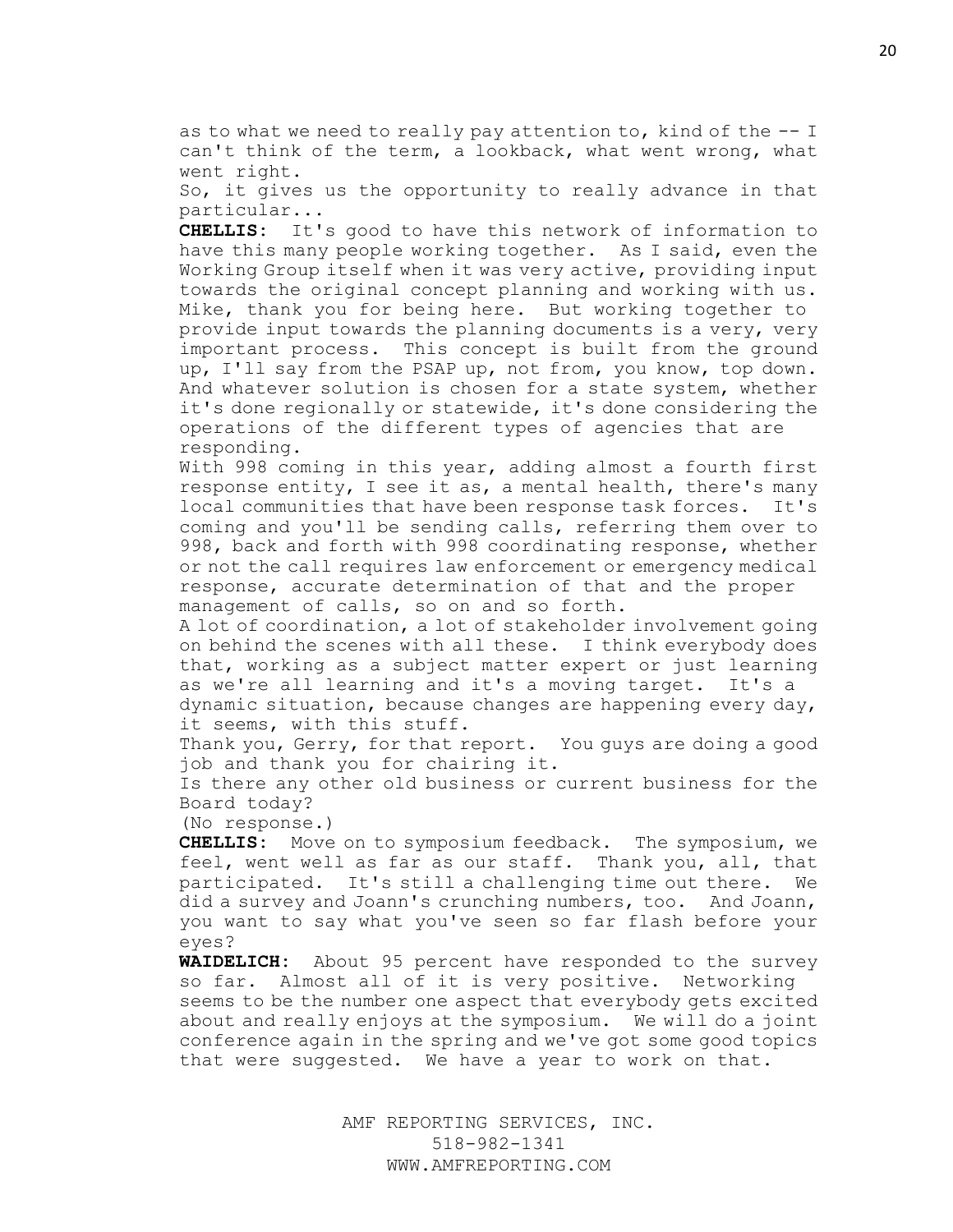**CHELLIS:** Everybody, it was the first time in person we did this coordination with the 911 coordinators. It was proposed three years ago but, again, got setback and they were excellent to work with, Mark, Kelly before Mark as president, we worked with them in the planning a couple years. Mark stepped up as president, moved up to president this year, doing a good job, it seems. He did a good job with the conference. It was in Niagara County. He had the local contact with the hotels, familiar with them. It seemed to go very well, I thought it went well. They pretty much put together the agenda for Wednesday morning until Thursday at noon. And it was their part of the agenda for the program side. And you know, I think overall, the information was good and the feedback back and forth was good. I thank everybody that came, the people that presented. We'll start planning next year's.

Any new business?

(No response.)

**CHELLIS:** Am I missing anything, Joann? Mark? (No response.)

**CHELLIS:** So we'll talk about the next meeting. It'll be August 3rd. Same date last year, right, Joann, August 3rd, wasn't it?

**WAIDELICH:** 4th or the 2nd. It depends on what day we shift it onto the Wednesday.

**CHELLIS:** All right. If you would, Director Cerretto, if you could just stick around for a few minutes, we could meet with you and welcome again.

Before we adjourn, I want to thank Larissa for all her time in the grants and years. I'd like to do something more formal from the Board at a subsequent meeting to thank Larissa for her contributions to this program over the years, her service to OIEC, and public safety communications. She was also chair of one of the regional 800 RPCs, whatever they call them, (inaudible) systems. And she was vice chair, I think, or something, technical chair, one of the others. She had stepped down from those positions and those regional boards. She's needed in Recovery. They certainly have (inaudible) in the state. They need her skills. We hated to lose her, we're glad she can help there and she's not that far away. I want to thank her.

I also want to have a Moment of Silence for the victims of the senseless domestic terrorism that occurred in the City of Buffalo.

Our hearts go out, prayers to the families, the public safety agencies that had to respond and have to deal with that for the rest of their lives, and the communities that have to recover, both in Buffalo and last night in Texas.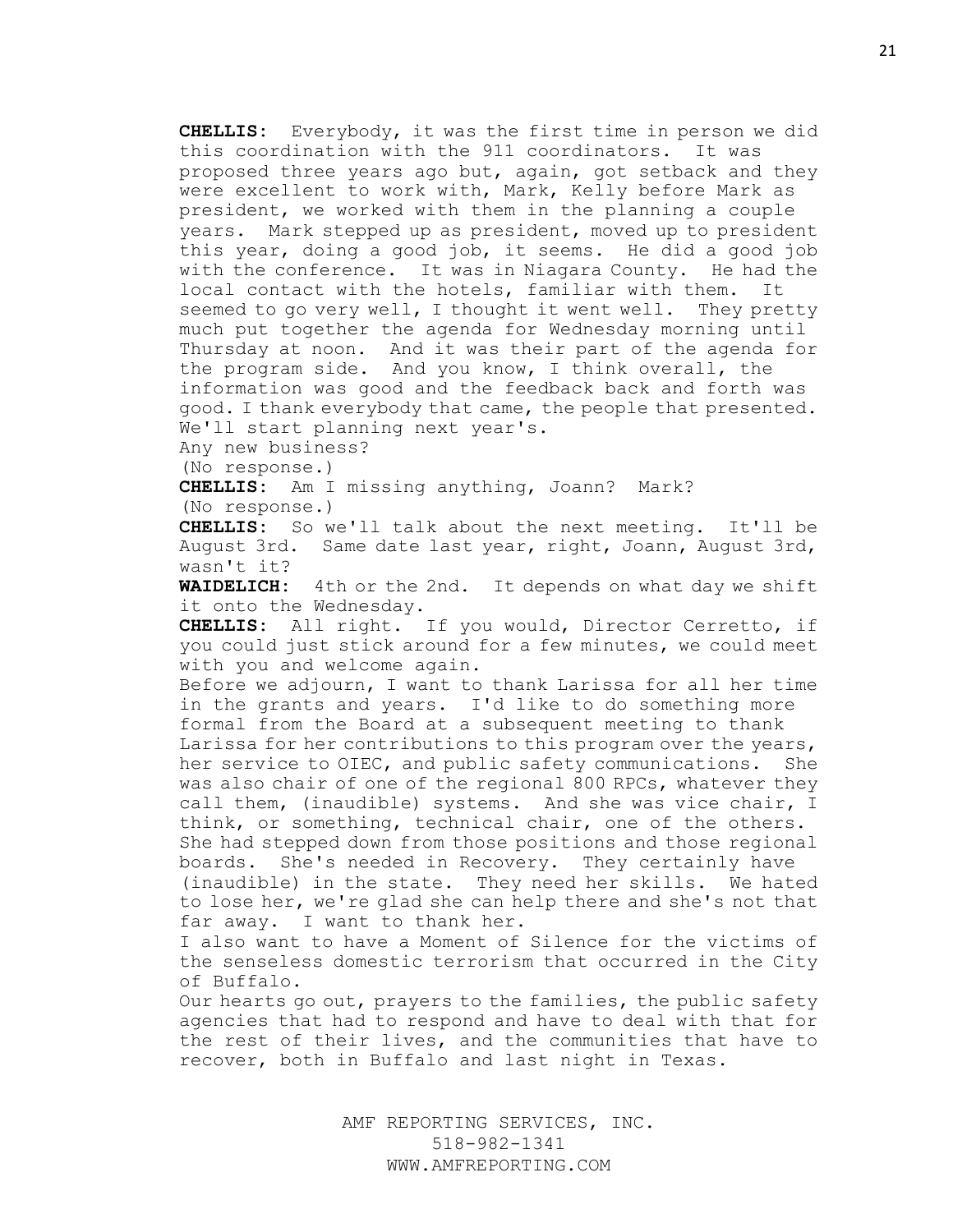Senseless. Let's have a Moment of Silence. (Moment of Silence observed.) **CHELLIS:** And also, Director Cerretto, condolences to your agency on the loss of your telecommunicator. A senseless violent act. **CERRETTO:** Thank you. **CHELLIS:** A bad time for that in the middle of all this other stuff. It's a bad time any time. Condolences to your agency. **CERRETTO:** Rough year so far. (Inaudible). **CHELLIS:** I would like to put together a -- I don't want to lose track of the public safety communicators that we lost to either COVID or other circumstances. Those duties are a little harder to do in this type of a world (inaudible) EMS, people that are active in their positions and they've passed. I'd like to start keeping track of that. We have it from the beginning of COVID. We kind of did a little recognition of that this year at the symposium, the 911 coordinators did it. So, in assisting them, I think they'll take this on. There's also a national list started of dispatch personnel lost to COVID. A half dozen or so at least in this state if you take technical personnel that work to support that, like our own radio engineer we lost to COVID in December, Gil Saez. It's something we shouldn't forget. But your agency is really -- having lost a dispatcher in that several years ago shooting incident with firefighters. That's up in Webster, West Webster. (Inaudible) **CERRETTO:** Thank you. **CHELLIS:** Okay. With that, we will adjourn. Do I have a motion to adjourn? It's supposed to be a motion. **CASEY:** So moved. **TRIPP:** Motion, Brett. **CHELLIS:** We have a second. Thank you, all, for attending

and your attention. Hopefully, next time, I won't be reporting for everybody and you'll hear different voices. \* \* \* \* \*

## C E R T I F I C A T I O N

I, **THERESA L. ARDIA**, Shorthand Reporter and Notary Public within and for the State of New York, do hereby CERTIFY that the foregoing record taken by me at the time and place noted in the heading hereof is a true and accurate transcript of same, to the best of my ability and belief.

# Theresa L. Ardia

Theresa L. Ardia, CSR, CRR, RPR, RMR